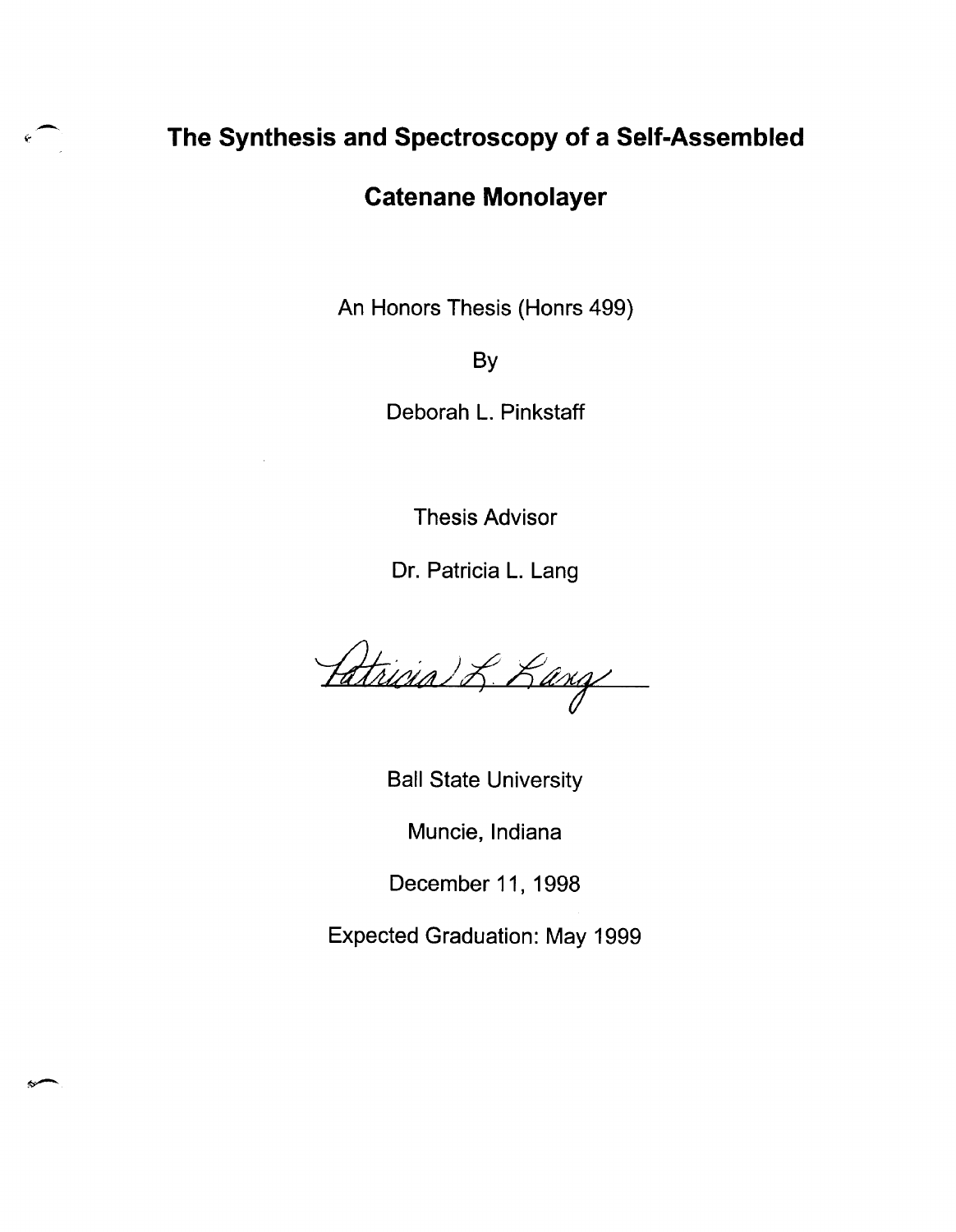# $\begin{array}{ccc} \cdot & \frac{24}{198} \\ \cdot & \frac{198}{198} \end{array}$  A Brief Introduction

SpColl<br>Thesis

I received an undergraduate honors fellowship to do chemistry research under Dr. Patricia Lang, the fall semester of my junior year. I started my research, and have continued throughout both my junior and senior years here at Ball State University. The basis of my research has been to synthesize and characterize a self-assembled catenane monolayer.

The major goals of my research have been to synthesize both compounds needed to assemble the catenane monolayer and to characterize them using different types of spectroscopy. The types of spectroscopy I have been using include NMR and IR spectroscopy.

The following presentation was given at the Indiana Academy of Science, held on October 30, 1998. The topic of my presentation is the synthesis and characterization of the Bis(thiol)hydroquinone Derivative. This is the first of two compounds needed to form the catenane monolayer. I synthesized the bis(thiol)hydroquinone derivative and characterized it using NMR and IR spectroscopy.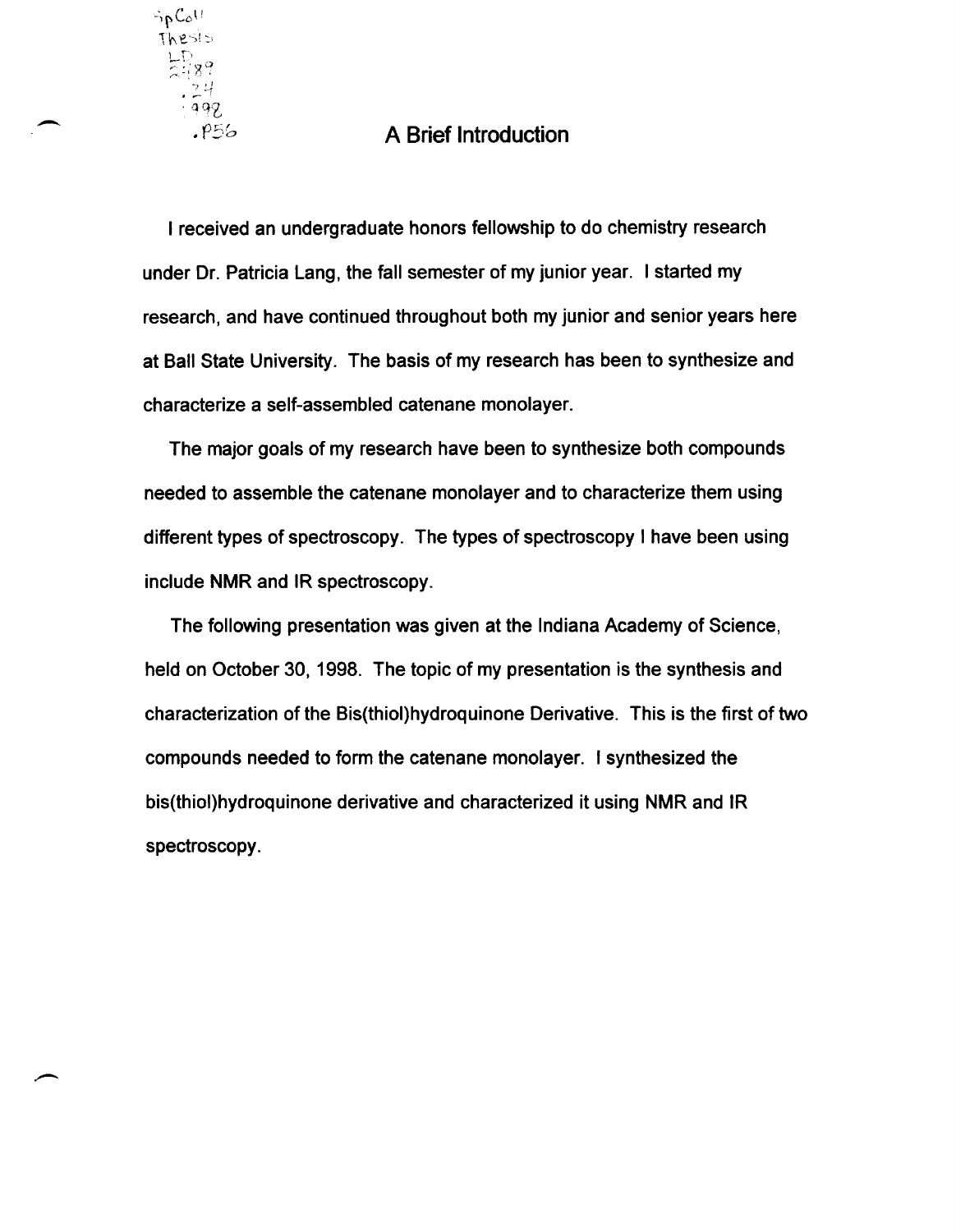#### Acknowledgments

-

-

I would like to thank the Ball State University Undergraduate Honors Fellowship Program and the Ball State University Summer Research Grant for my funding. I would also like to thank the Ball State University Chemistry Department for the opportunity to participate in research.

I would like to thank Dr. Storhoff for all his help with my research. I appreciate all the ideas he gave us. I would also like to thank him for the use of his equipment. I would also like to thank Dr. Kruger for his help with Chem Windows, and in assigning our NMR peaks.

I would especially like to thank Dr. Patricia Lang for all of her help, guidance and wisdom. I could not have asked for a better mentor. I enjoyed every aspect of my research. It was a wonderful opportunity, and I am grateful for all of her help. The beautiful aroma of thiol will always be with me.

Lastly, I would like to thank my family and friends for all their love and support.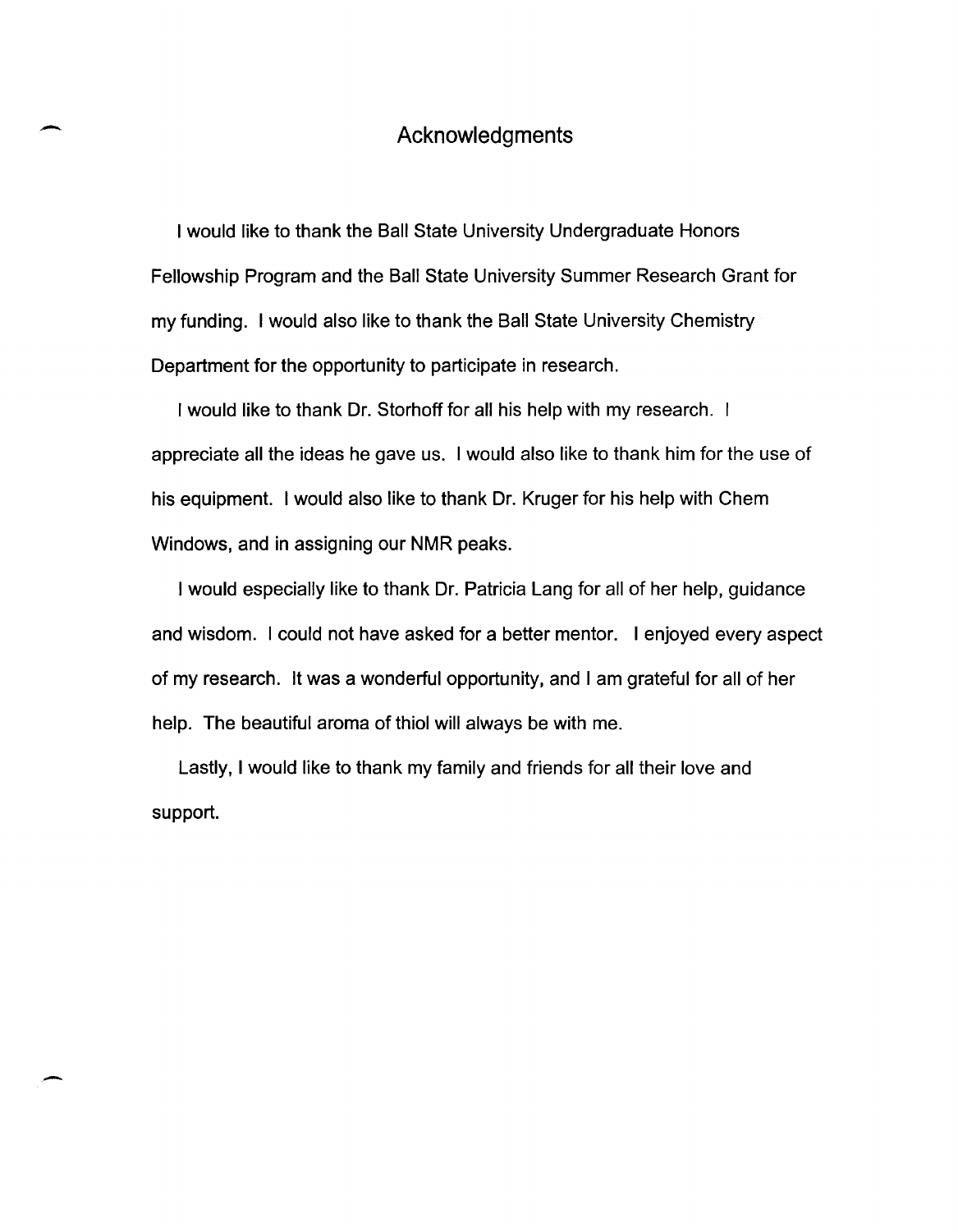### **The Synthesis and Spectroscopy of a Self-Assembled Catenane Monolayer**

#### **Introduction**

--

A self-assembled monolayer, (SAM), refers to a single layer of organic molecules adsorbed from solution to a metal surface. Self-assembled monolayers have several applications. Some applications include: the study of adhesion, biological interfaces, corrosion, electrochemistry organic surfaces and wettability.

The majority of previous studies have focussed on SAMs of alkanethiols and disulfides on gold surfaces. Less studied have been dithiols. A dithiol allows the monolayer to attach to the gold surface in 2 places. This allows for more control over orientation and conformational structure of the SAM. (See Figure 1)

Previous research was done by Gokel and his co-workers at University of Miami. They synthesized the first surface attached catenane monolayer, and studied it using cyclic voltametry and UVNIS spectroscopy. The aim of our research is to study the IR spectroscopy of the same catenane monolayer on a gold surface. A catenane monolayer is made up of two interlocking compounds, like a bead and thread. The dithiol threads through the cyclophane and attaches to the gold surface at both ends. Gokel's results are published in the J. Am. Chern. Soc., 1993, 115,2542-2543. (See Figure 2)

We must first begin with the synthesis because the compounds cannot be purchased.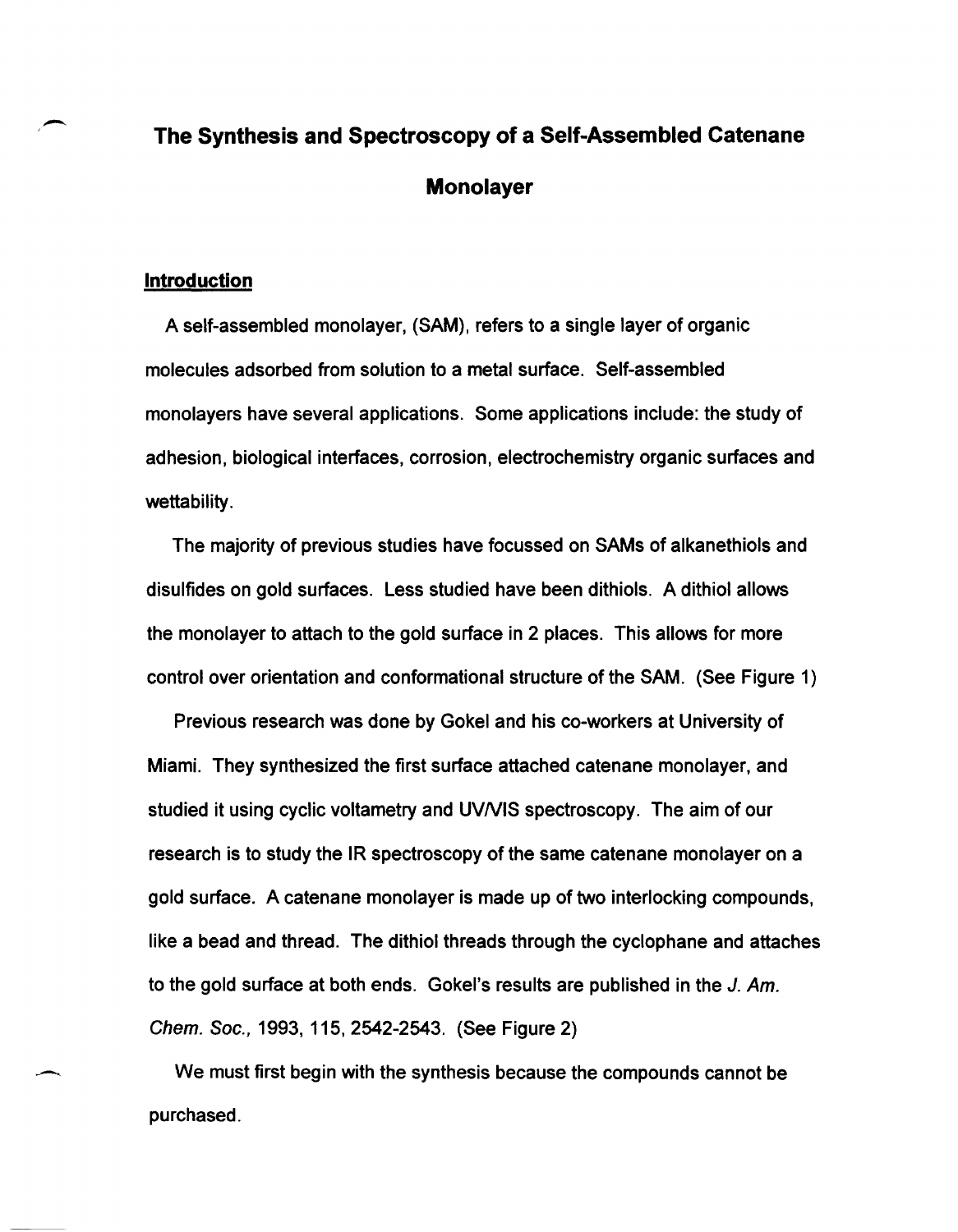#### Procedure

Step 1-Synthesis of the hydroquinone derivative.

The first step of our synthesis is to synthesize the hydroquinone derivative by

reacting hydroquinone with 2-(2-Chloroethoxy)ethanol. (See Figure 3)

Reference: Pedersen, C. J., J. Am. Chern. Soc., 1967,89, pg. 7017-7036

Figure 4 shows the <sup>13</sup>C NMR spectrum of the hydroquinone derivative (diol).

The following assignments are made.

#### <sup>13</sup>C NMR Spectrum of Diol

| <b>Corresponding Carbon on diol</b> | <b>Peak frequency (PPM)</b> |
|-------------------------------------|-----------------------------|
| Farthest from ring -C-OH            | 61.7262                     |
| $-O-C-C-OH$                         | 68.1109                     |
| $-C$ -O-C-C-OH                      | 69.7702                     |
| $-O-C-C-C-C$                        | 72.7293                     |
| 2C on ring with no H                | 115.6865                    |
| 4C on ring with H                   | 153.1001                    |

Figure 5 shows the H NMR spectrum of the hydroquinone derivative.

#### H NMR Spectrum of Diol

The important features seen on this spectrum are as follows:

4 triplets of equal intensity are seen. These represent the H on the 4 C on the chains off the ring.

Figure 6 shows the infrared spectrum of the hydroquinone derivative. The following assignments are made.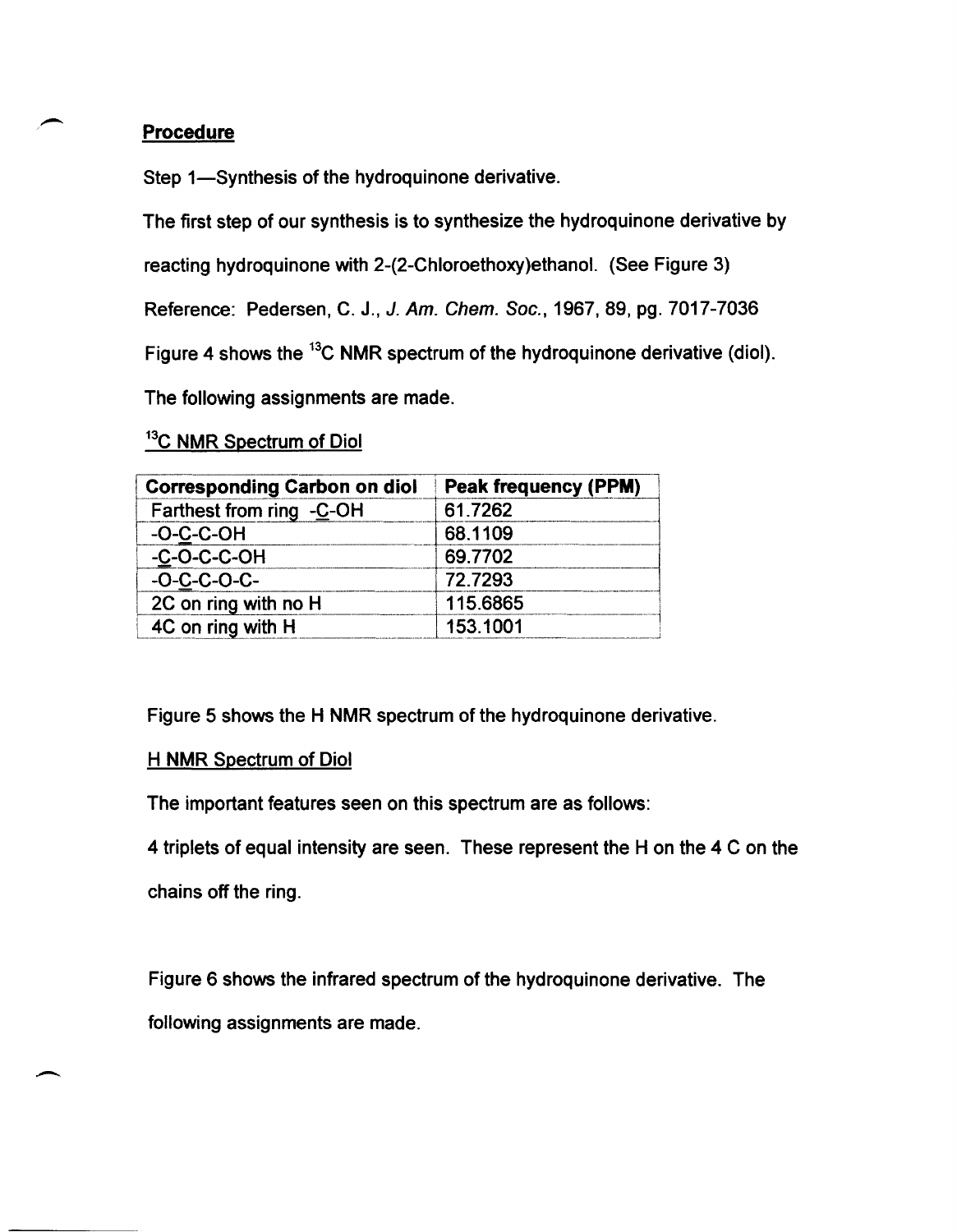#### IR Spectrum of Diol

 $\overline{\phantom{a}}$ 

-.

| <b>Peak Frequency</b><br>$\text{(cm}^{\text{-}1}\text{)}$ | Source of peak                                            |  |
|-----------------------------------------------------------|-----------------------------------------------------------|--|
| 3522.0                                                    | $v(O-H)$ non-hydrogen bonded stretch —very characteristic |  |
| 1515.0                                                    | $v(C-C)$ benzene ring stretch                             |  |
| 1235.0                                                    | $v(C-O)$ "aryl o" stretch                                 |  |
| 1132.3                                                    | $v(C-C-C)$ ether stretch                                  |  |
| 1056.0                                                    | $v(CH2-O)$ ether stretch                                  |  |
| 824.0                                                     | $\delta$ out of plane bend--benzene                       |  |

Step 2-Synthesis of the dichloride.

The second step of our synthesis is to synthesize the dichloride by reacting the

hydroquinone derivative with thionyl chloride. (See Figure 3)

Reference: Pedersen, C. J., J. Am. Chern. Soc., 1967,89, pg. 7017-7036

Figure 7 shows the 13C NMR spectrum of the dichloride. The following

assignments are made.

#### <sup>13</sup>C NMR Spectrum of Dichloride

| <b>Corresponding Carbon on Dichloride</b> | <b>Peak Frequency (PPM)</b> |
|-------------------------------------------|-----------------------------|
| Farthest from ring C-CI                   | 42.8015                     |
| $-C-C-CI$                                 | 68.1874                     |
| $-C$ -O-C-C-CI                            | 69.9766                     |
| $-O-C-C-C-C$                              | 71.5976                     |
| 2C on ring with no H                      | 115.7171                    |
| 4C on ring with H                         | 153.1536                    |

Figure 8 shows the H NMR spectrum of the dichloride.

#### H NMR Spectrum on Dichloride

The proton spectrum is consistent with the Dichloride molecule as well.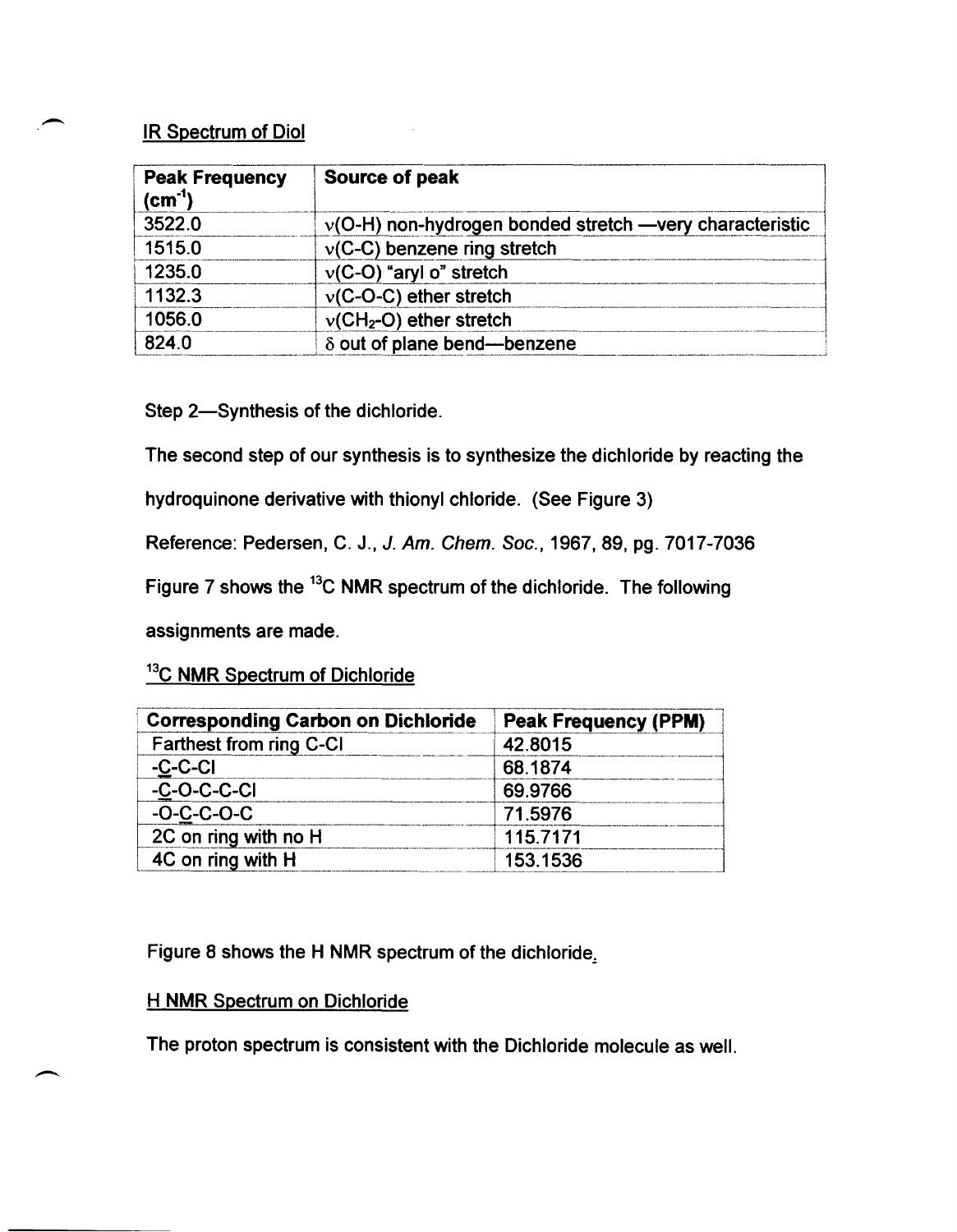Figure 9 shows the infrared spectrum of the dichloride. The following

assignments are made.

-

**IR Spectrum of Dichloride** 

| Peak Frequency (cm <sup>-1</sup> ) | <b>Source of Peak</b>                    |
|------------------------------------|------------------------------------------|
| 3441.0                             | $v(O-H)$ H-bonded stretch-residual water |
| 1645.0                             | <b>Residual water</b>                    |
| 1513.0                             | $v(C-C)$ benzene ring stretch            |
| 1221.7                             | $v(C-O)$ "aryl O" stretch                |
| 1129.7                             | $v(C-C-C)$ ether stretch                 |
| 1076.0                             | $v(CH2-O)$ ether stretch                 |
| 832.0                              | δ out of plane bend-benzene              |
| 668.9                              | $v(C-CI)$ stretch                        |

We see that the characteristic non-H-bonding stretch is no longer present. The H-bonded stretch is due to residual water.

Step 3-Synthesis of Dithiol-2 steps:

Step 3a-Synthesis of Isothiuronium Salt.

The synthesis of the bis(thiol)hydroquinone derivative is the final step of our

procedure. This step is done in two parts. In the first half of this step, we

synthesize the isothiuronium salt by reacting the dichloride with thiourea. (See

Figure 10)

. -

Reference: Rabjohn, Organic Synthesis Collective Volume IV, pg. 401-403

Figure 11 shows the <sup>13</sup>C NMR spectrum of the isothiuronium salt. The following assignments are made .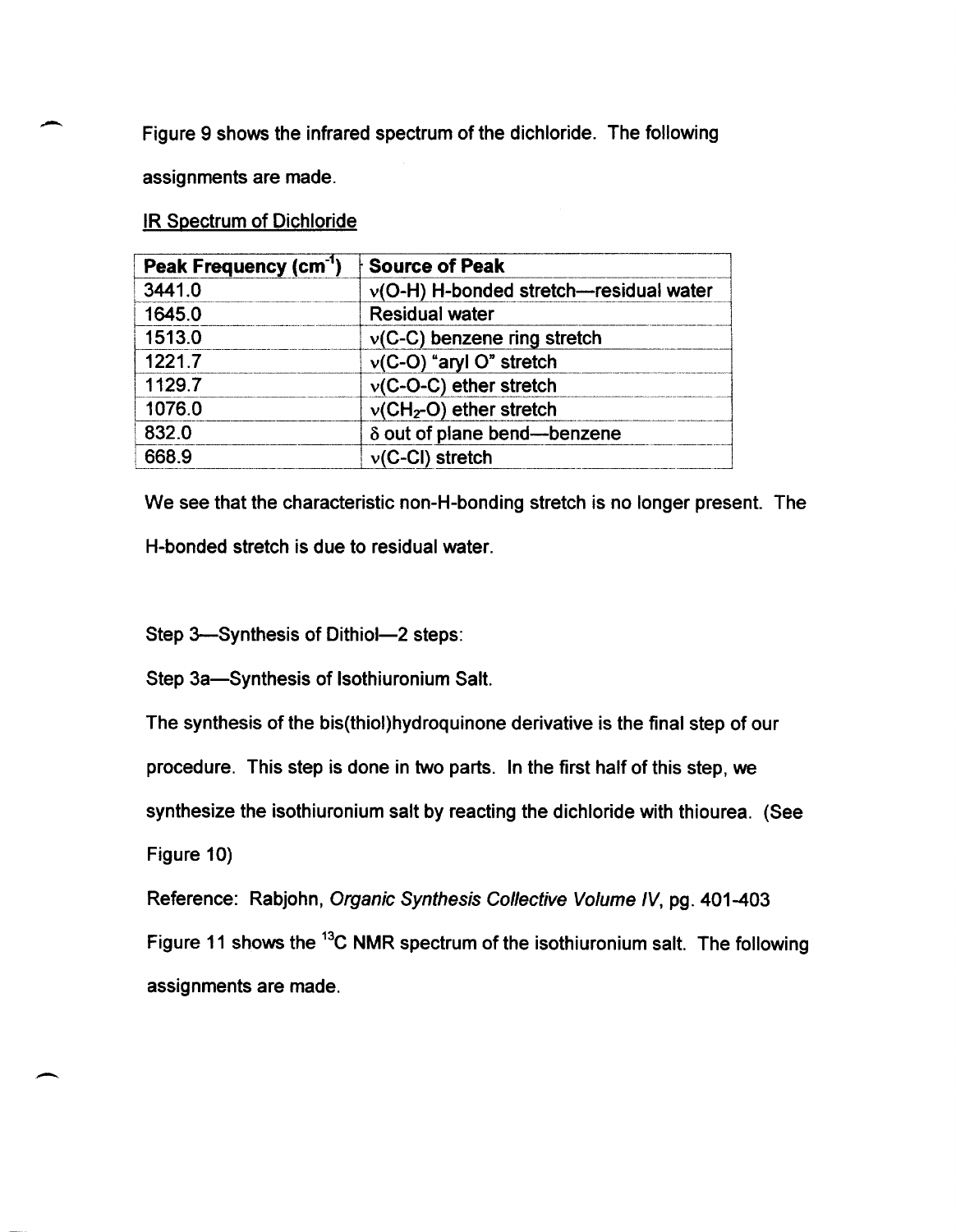#### 13C **NMR** Spectrum of Isothiuronium Salt

| <b>Corresponding Carbon on Isothiuronium Salt</b> | <b>Peak Frequency (PPM)</b> |
|---------------------------------------------------|-----------------------------|
| $-C-S-C=NH$                                       | 32.2648                     |
| $-C-C-S-C=NH$                                     | 67.6751                     |
| $-C-C-C-C-S-C=NH$                                 | 69.8237                     |
| -O-C-C-O-C-C-S-C=NH                               | 70.1678                     |
| 2C on ring with no H                              | 115.6330                    |
| 4C on ring with H                                 | 153.0465                    |
| $-C-S-C=NH$                                       | 172.4606                    |

Upon expansion, we see another set of three peaks that are consistent with the

presence of a compound that has 1 isothiuronium salt end, and 1 chloride end.

We also see a peak at 183.7772 due to residual thiourea.

Using Chem Windows, we were able to compare our peak assignments to the

predicted values. The blue values are our actual values, and the red values are

the predicted values. From this, we can see that our assignments are correct.

Mistake on overhead: blue 71 should be blue 70. (See Figure 12)

| <b>Corresponding Carbon</b><br>on Isothiuronium Salt | <b>Observed Peak</b><br><b>Frequency (PPM)</b> | <b>Predicted Peak</b><br><b>Frequency (PPM)</b> |
|------------------------------------------------------|------------------------------------------------|-------------------------------------------------|
| $-C-S-C=NH$                                          | 32.2648                                        | 24                                              |
| $-O-C-C-S-C=NH$                                      | 67.6751                                        | 70                                              |
| $-C-C-C-C-S-C=NH$                                    | 69.8237                                        | 73                                              |
| -O-C-C-O-C-C-S-C=NH                                  | 70.1678                                        | 74                                              |
| 2C on ring with no H                                 | 115.6330                                       | 115                                             |
| 4C on ring with H                                    | 153.0465                                       | 150                                             |
| $-C-S-C=NH$                                          | 172.4606                                       | 164                                             |

Figure 13 shows the infrared spectrum of the isothiuronium salt. The following assignments are made.

--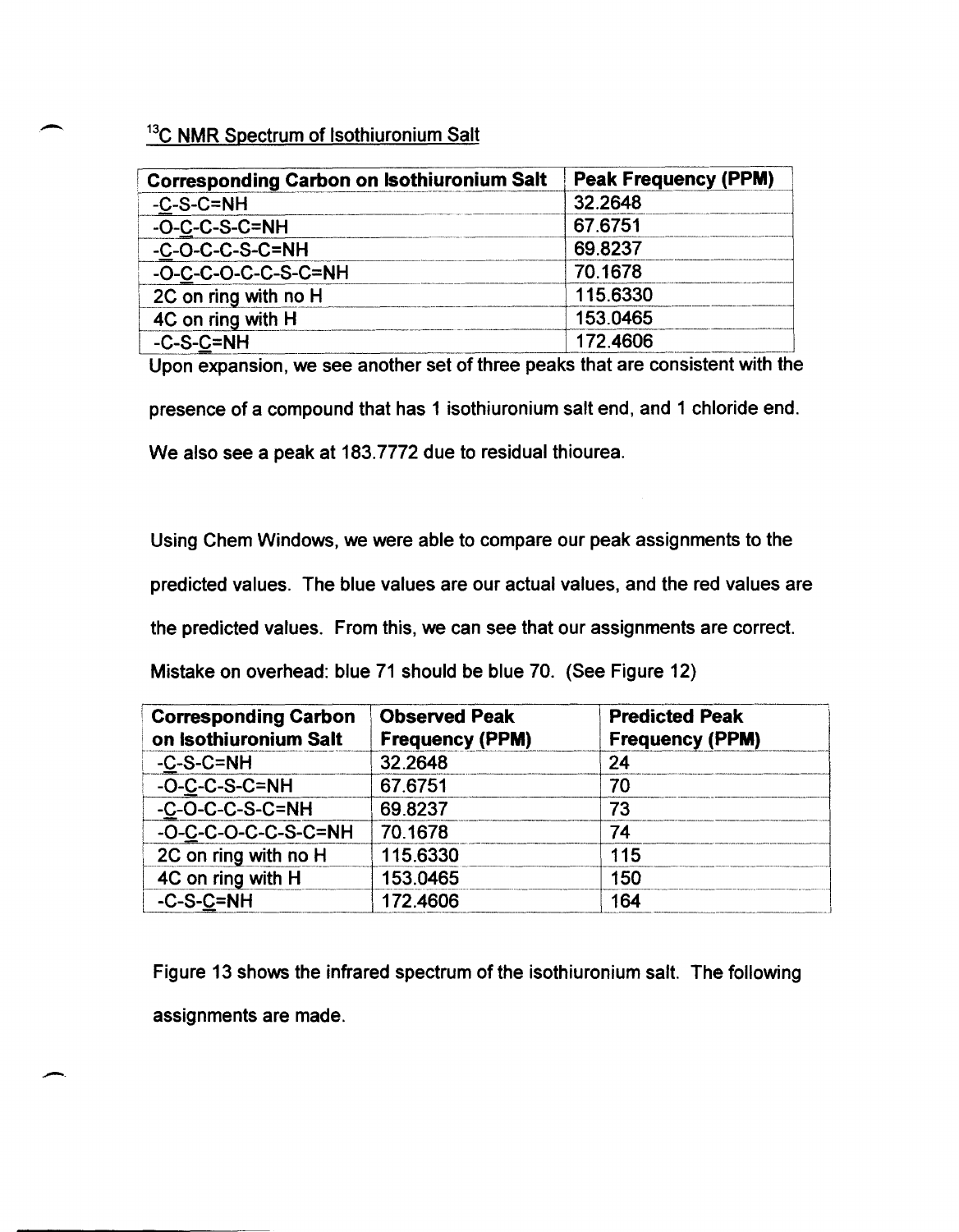#### IR Spectrum of Isothiuronium Salt

| Peak Frequency (cm <sup>-1</sup> ) | Source of peak                 |
|------------------------------------|--------------------------------|
| 3040.0                             | $v(N=H)$ , $v(N-H2)$ stretches |
| 1510.8                             | $v(C-C)$ benzene stretch       |
| 1220.0                             | $v(C-O)$ "aryl O" stretch      |
| 1114.2                             | $v(C-O-C)$ ether stretch       |
| 1034.9                             | $v(CH2-O)$ ether stretch       |

Step 3b-Synthesis of Dithiol.

The final step of our synthesis is to synthesize the bis(thiol)hydroquinone

derivative by reacting the isothiuronium salt with KOH. This produces the

potassium salt.  $H_2SO_4$  is then added to produce the bis(thiol)hydroquinone

derivative. (See Figure10)

--

Reference: Rabjohn, Organic Synthesis Collective Volume IV, pg. 401-403

Figure 14 shows the <sup>13</sup>C NMR spectrum of the bis(thiol)hydroquinone derivative.

The following assignments are made.

<sup>13</sup>C NMR Spectrum of Bis(thiol)hydroquinone derivative

| <b>Corresponding Carbon on Dithiol</b> | <b>Peak Frequency (PPM)</b> |
|----------------------------------------|-----------------------------|
| $-C-SH$                                | 24.3891                     |
| $-C-C-SH$                              | 68.1033                     |
| $-C-C-C-SH$                            | 69.6249                     |
| $-C-C-C-C-C-SH$                        | 73 1040                     |
| 2C on ring with no H                   | 115,7018                    |
| 4C on ring with H                      | 153.1918                    |

Again, if we expand the spectrum, we see another set of 3 peaks that are consistent with the presence of a compound containing 1 thiol end and 1 chloride end.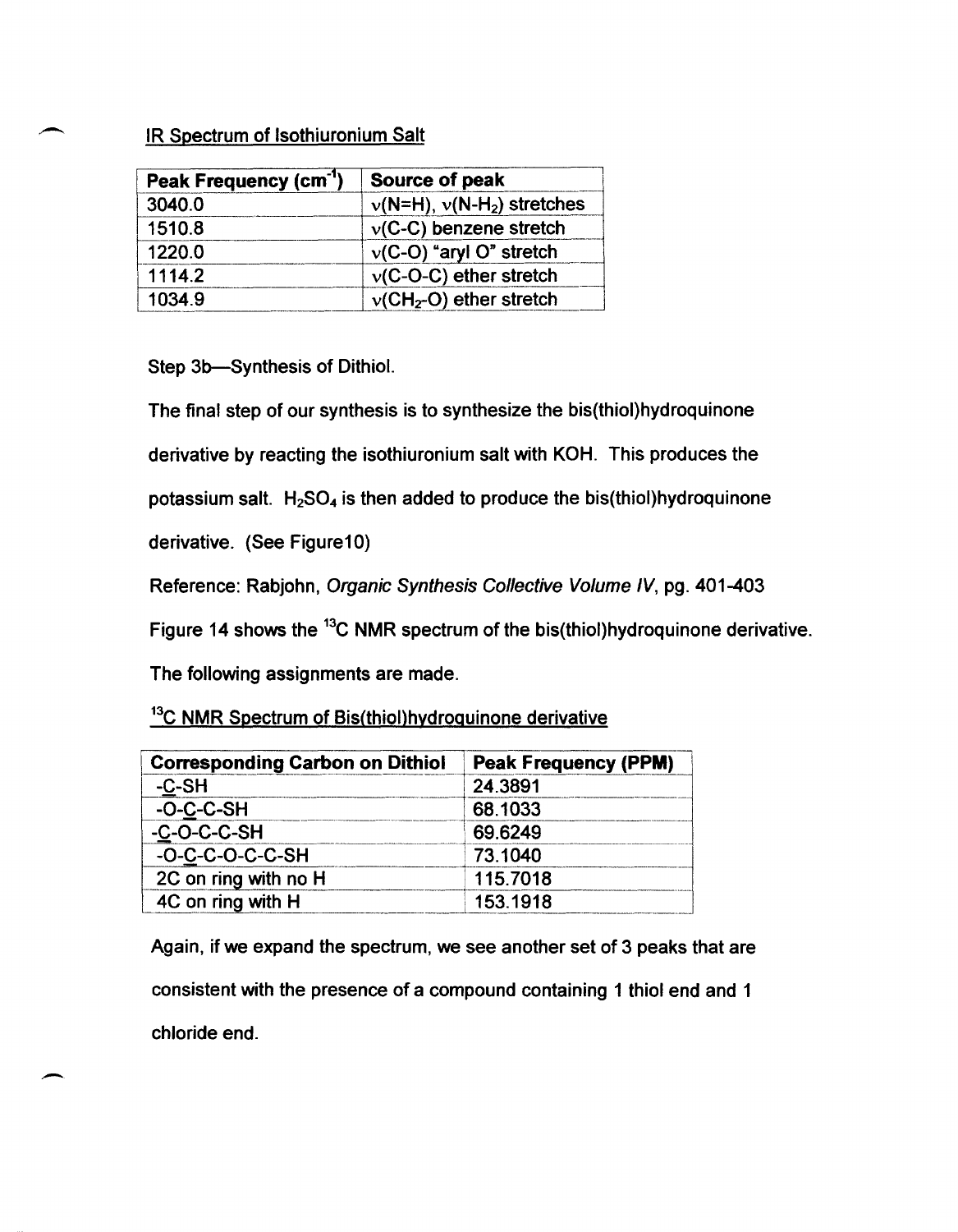Again, using Chern Windows, we were able to compare our observed peak frequencies with those predicted. And again, our predictions were correct. Mistake on overhead: blue 71 should be blue 73. (See Figure 15)

| <b>Corresponding Carbon</b><br>on Dithiol | <b>Observed Peak</b><br><b>Frequency (PPM)</b> | <b>Predicted Peak</b><br><b>Frequency (PPM)</b> |
|-------------------------------------------|------------------------------------------------|-------------------------------------------------|
| $-C-SH$                                   | 24.3891                                        | 26                                              |
| $-C-C-SH$                                 | 68.1033                                        | 70                                              |
| $-C-C-C-C-SH$                             | 69.6249                                        |                                                 |
| $-C-C-C-C-C-SH$                           | 73.1040                                        | 74                                              |
| 2C on ring with no H                      | 115.7018                                       | 115                                             |
| 4C on ring with H                         | 153.1918                                       | 150                                             |

Figure 16 shows the infrared spectrum of the bis(thiol)hydroquinone derivative.

The following assignments are made.

IR Spectrum of Bis(thiol)hvdroguinone Derivative

| <b>Peak Frequency (cm-1)</b> | <b>Source of Peak</b>       |
|------------------------------|-----------------------------|
| 2564.0                       | $v(S-H)$ stretch            |
| 1508.0                       | $v(C-C)$ benzene stretch    |
| 1236.6                       | $v(C-O)$ "aryl O" stretch   |
| 1118.5                       | $v(C-C-C)$ ether stretch    |
| 1042.6                       | $v(CH2-O)$ ether stretch    |
| 823.7                        | δ out of plane bend-benzene |
| 667.1                        | $v(C-CI)$ stretch           |

The intensity of the C-CI stretch at 667.2 is greatly reduced.

#### Future Research

Our next step will be to purify the dithiol and run grazing angle reflectance infrared spectroscopy of the dithiol on a gold surface. Grazing angle reflectance infrared spectroscopy (GAR IR) involves the use of the Perkin Elmer 1760X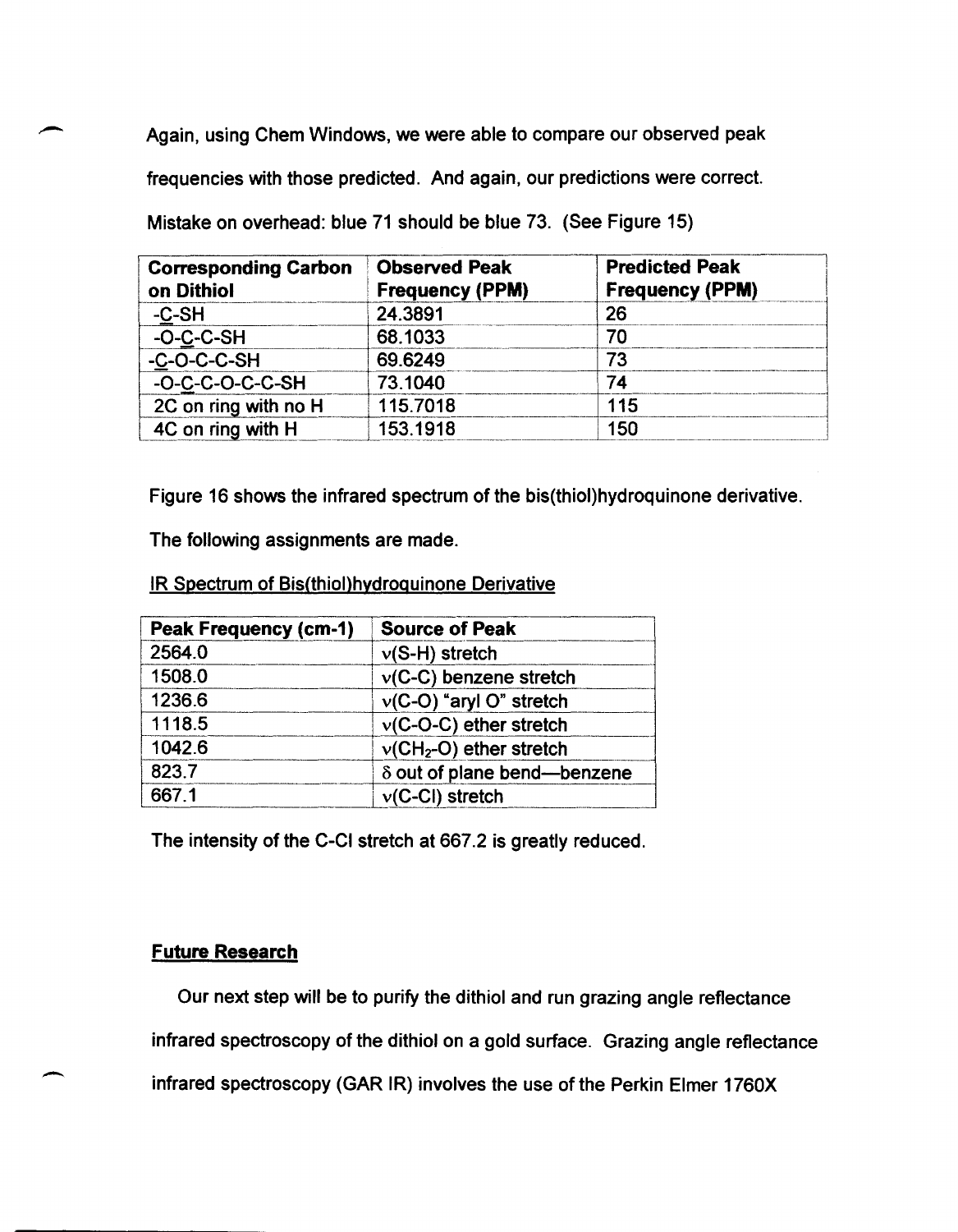FTIR Spectrometer and a grazing angle reflectance accessory. In this system, the IR beam is sent into the monolayer at a grazing angle. Radiation is absorbed by the monolayer, reflected off the gold surface and then absorbed again as the beam passes back through the monolayer.

We will then synthesize the cyclophane, form the monolayer on a piece of gold, and gain GAR IR spectra of the catenane monolayer on a gold surface. (See Figure 17)

-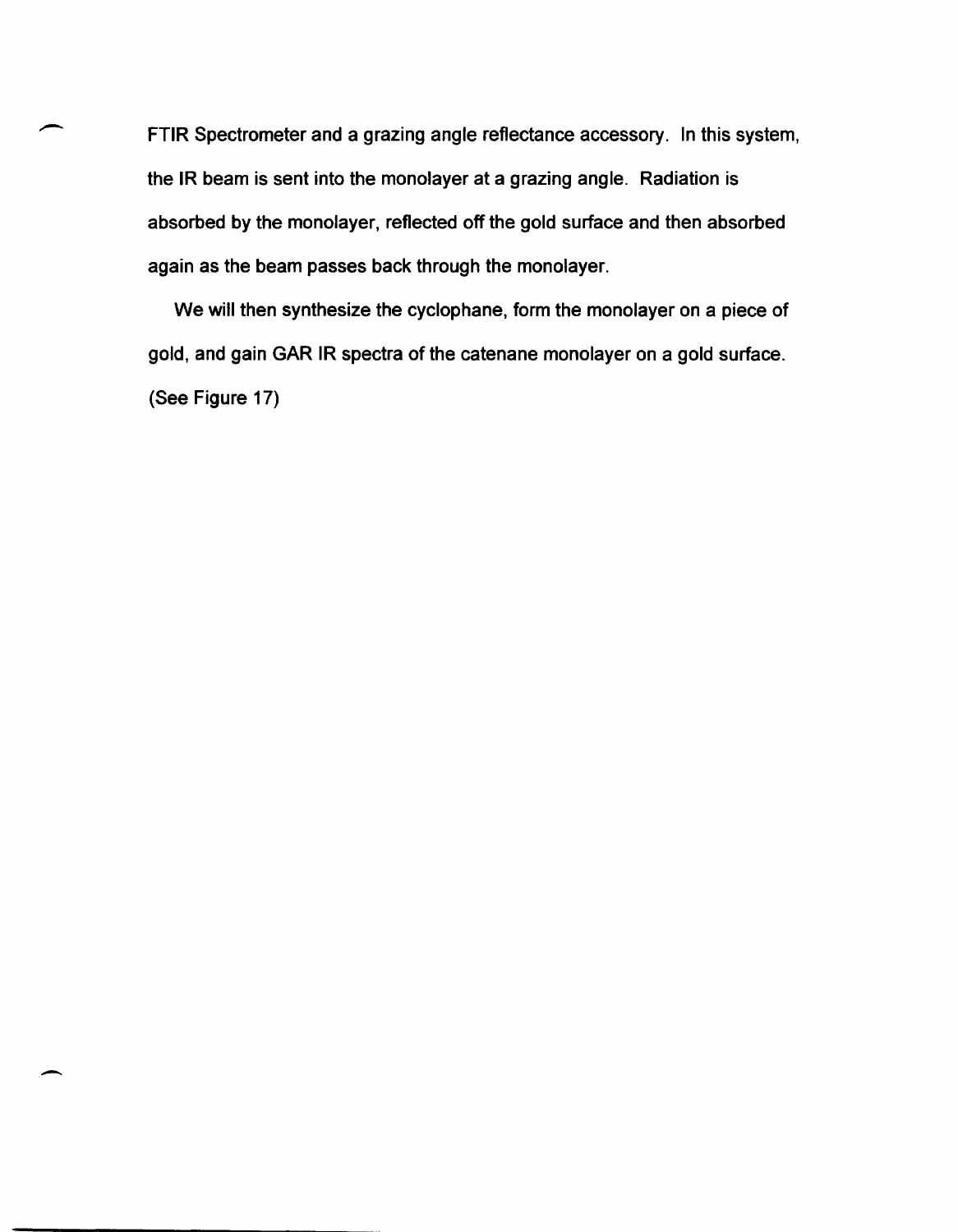#### Acknowledgements (See Figure 18)

We would like to thank:

The Indiana Academy of Science

Ball State University Department of Chemistry Summer Research Program

Ball State University Undergraduate Fellowship Program

Ball State University Summer Research Grant

Dr. Kruger-for his help with our NMR assignments using Chem. Windows

Dr. Storhoff--for all of his help!!

-

I would especially like to thank Dr. Lang for her help and guidance throughout my research.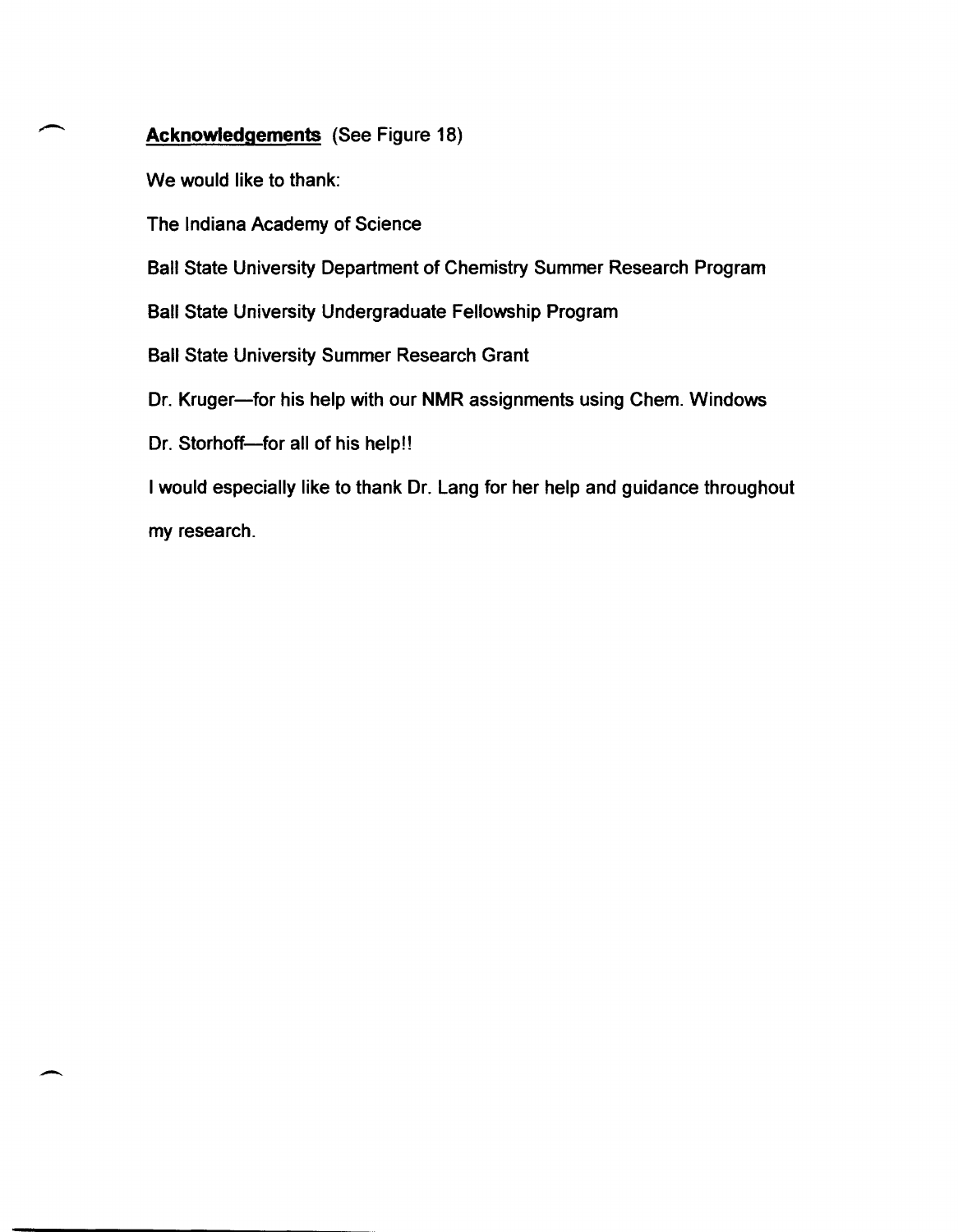#### **References**

-

Lu, Tianbao, Litao Zhang, George W. Gokel Angel E. Kaifer, "The First Surface-Attached Catenane: Self-Assembly of a Two-Component Monolayer" J. Am. Chern. Soc. 1993, 115,2542-2543

Pedersen, C. J., "Cyclic Polyethers and Their Complexes with Metal Salts" J.

Am. Chem. Soc. 1967, 89, 7017-7036

Pretch, Erno. Ardras Furst, Martin Badertscher, Renate Burgin, Morton Munk, "C13 Shift: A Computer Program for the Prediction of 13C-NMR Spectra Based on an Open Set of Additivity Rules" J. Chem. Inf. Conput. Sci. 1992, 32, 291-295.

Rabjohn, "Ethanedithiol" Organic Synthesis Collective Volume IV, 401-403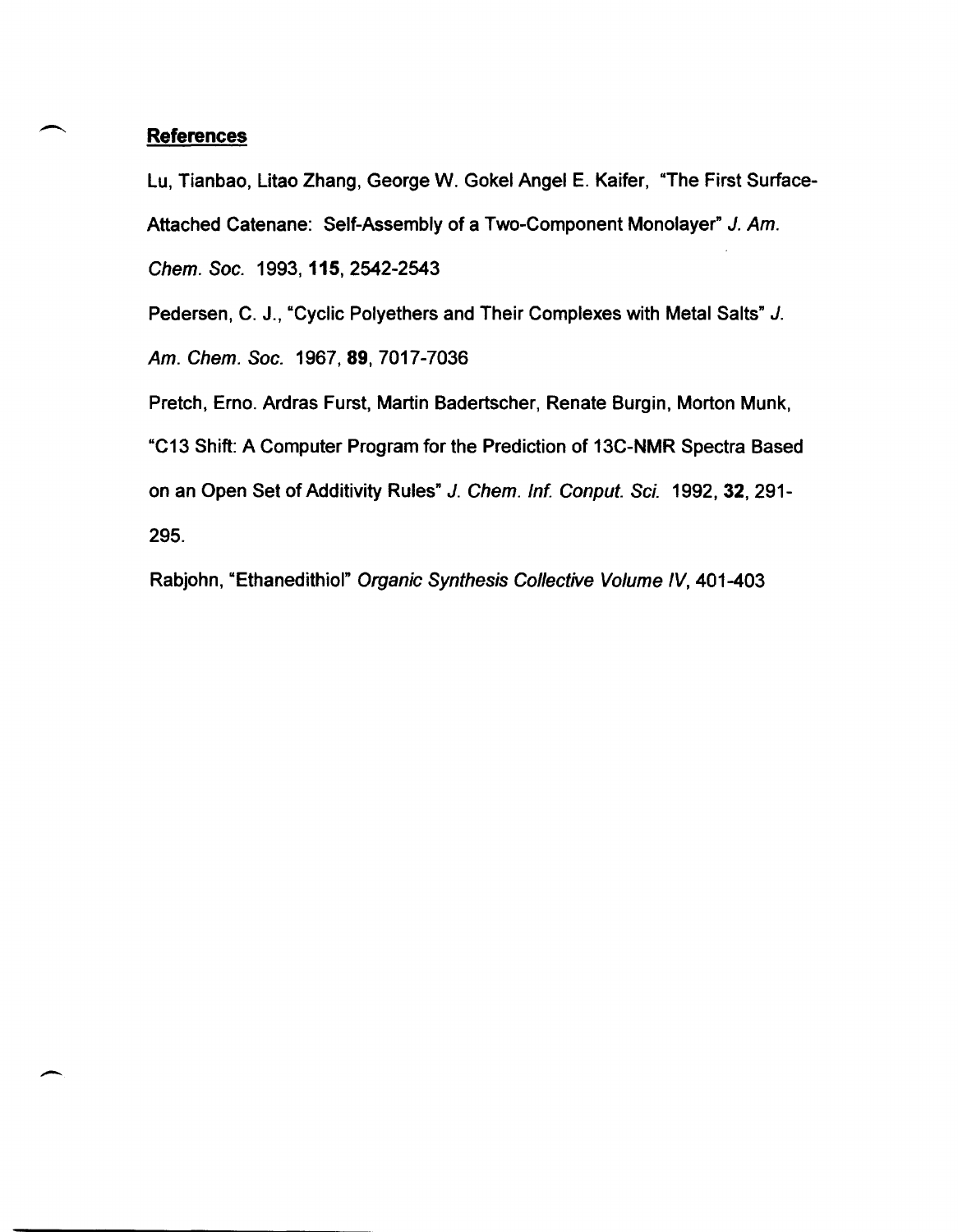## **Self-Assembled Monolayers**

)

t formal and a structure of the control of the collection of the company of the collection of the collection o<br>In the collection of the collection of the collection of the collection of the collection of the collection of

)

- Single layer of molecules adsorbed from **solution to metal**
- **Model for: adhesion, membranes, corrosion, etc**
- Alkanethiols on gold are well studied **Dithiols attach at 2 terminal ends**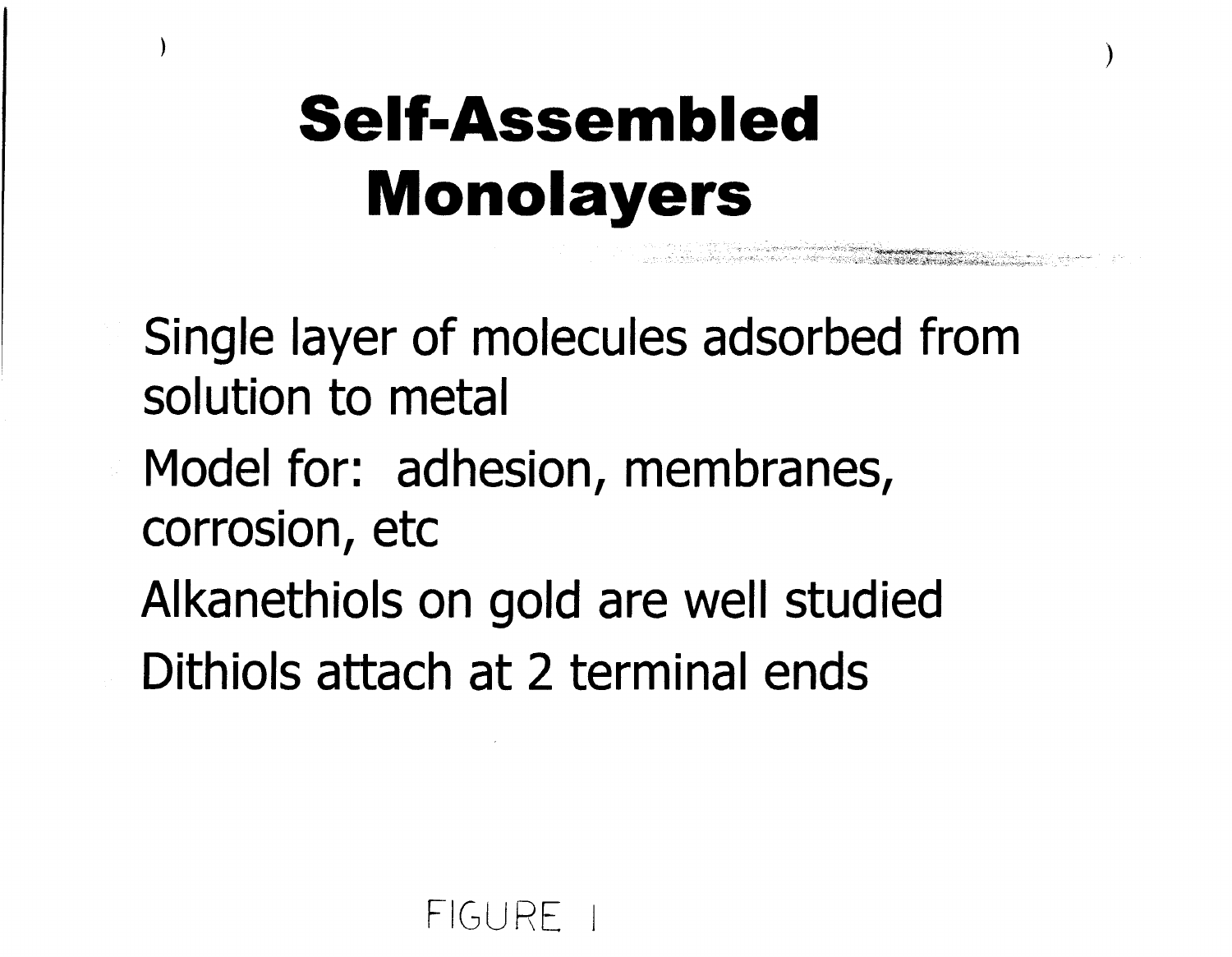### **Previous Research**

)

)

- I Gokel, G. W., et al., J. Am. Chem. Soc. **1993, 115, 2542-2543**
- **I Observed 1st surface attached catenane**  monolayer



FiGURE 2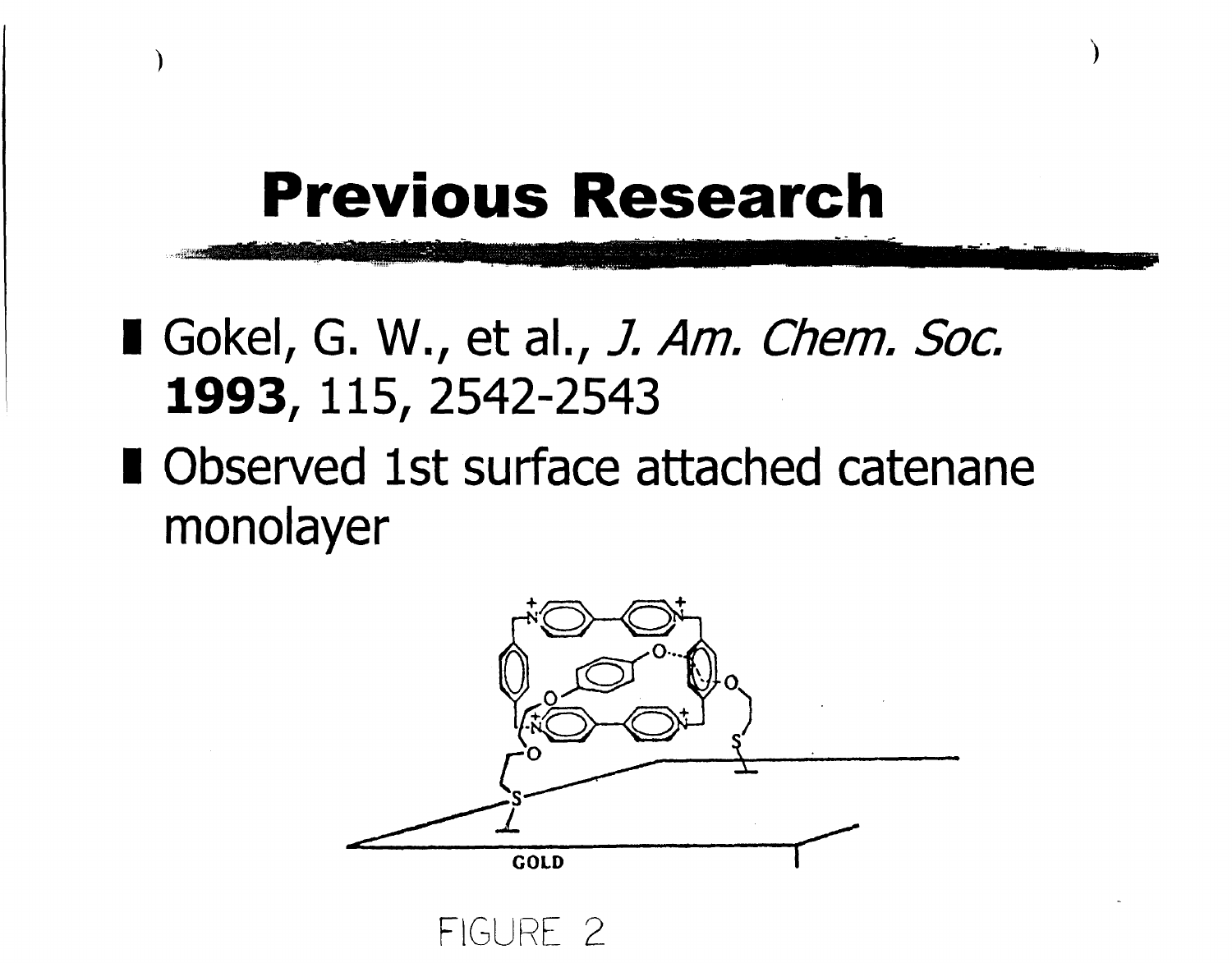

Am. Chem. Soc. 1967, 89, 7017-7036  $FIGURE 3$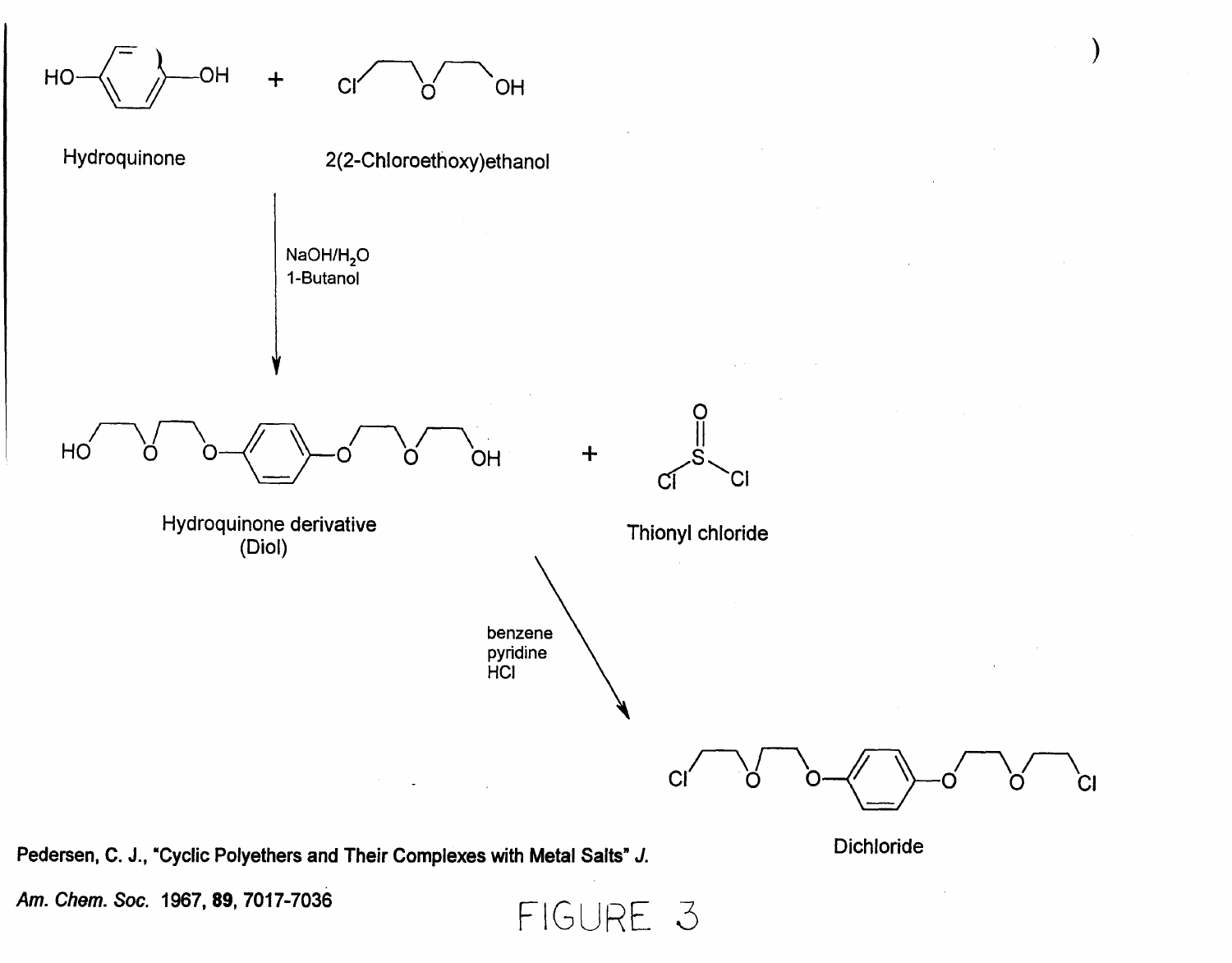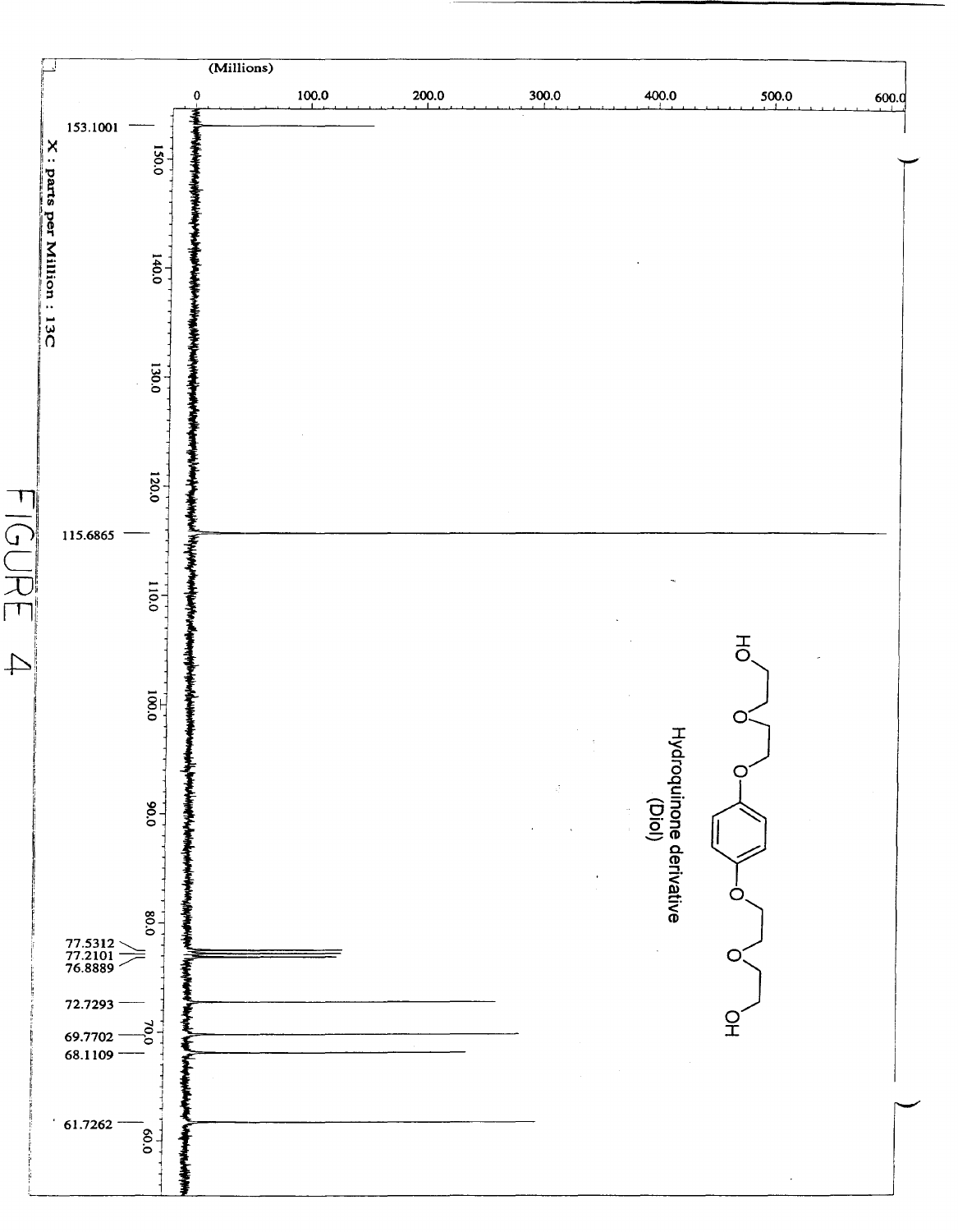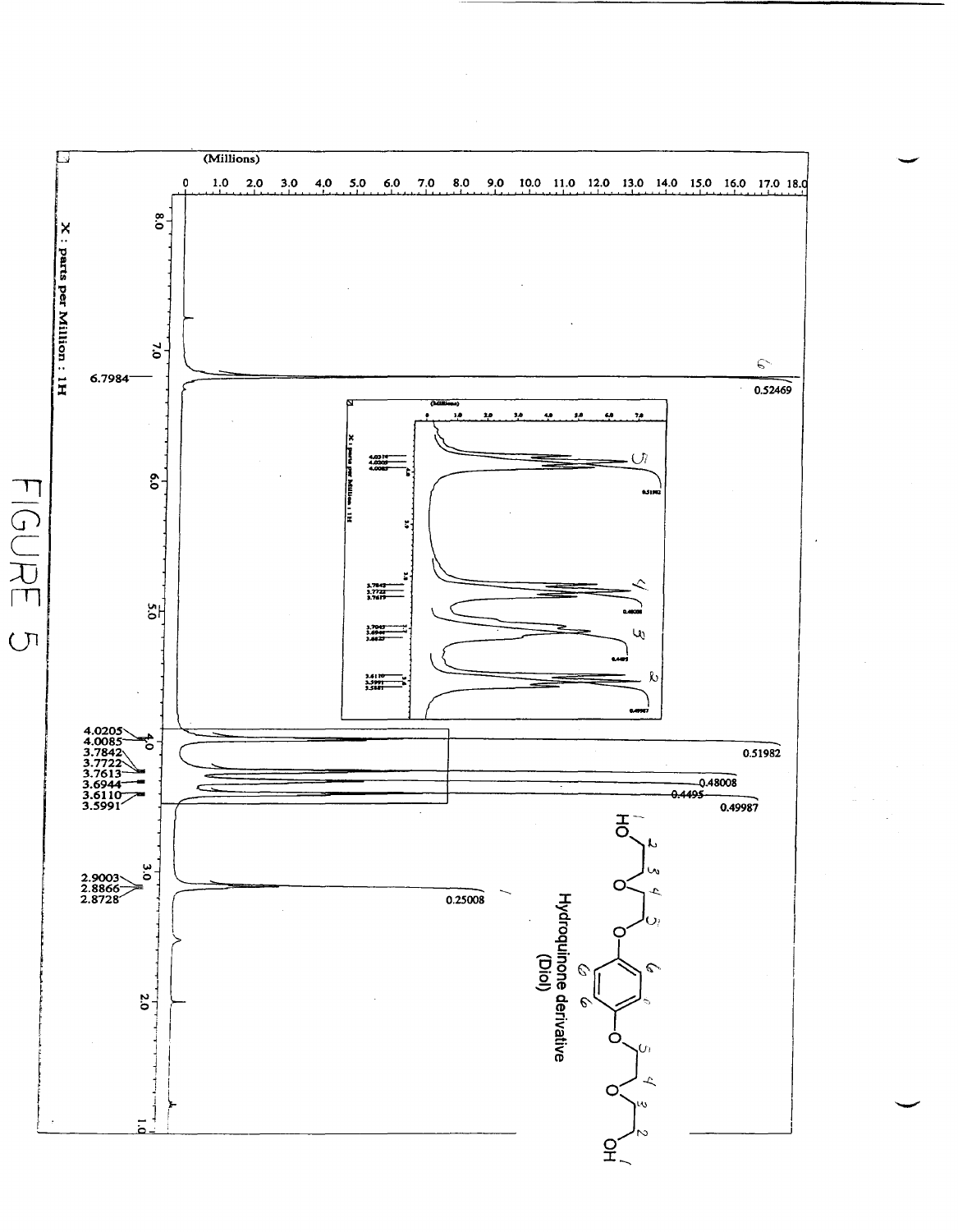

 $CM-1$ 

FIGURE 6

 $\sqrt{2}$ 

 $\big)$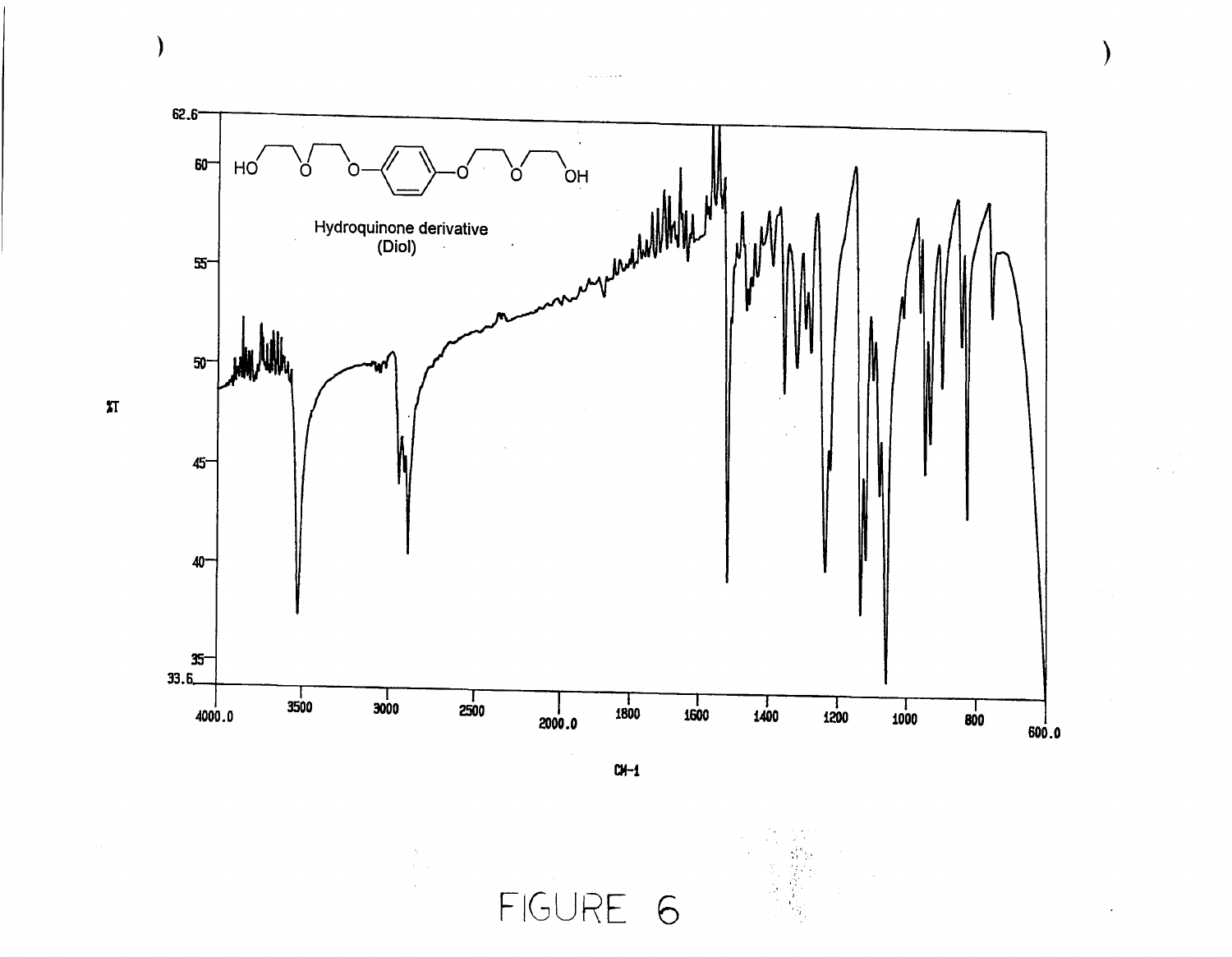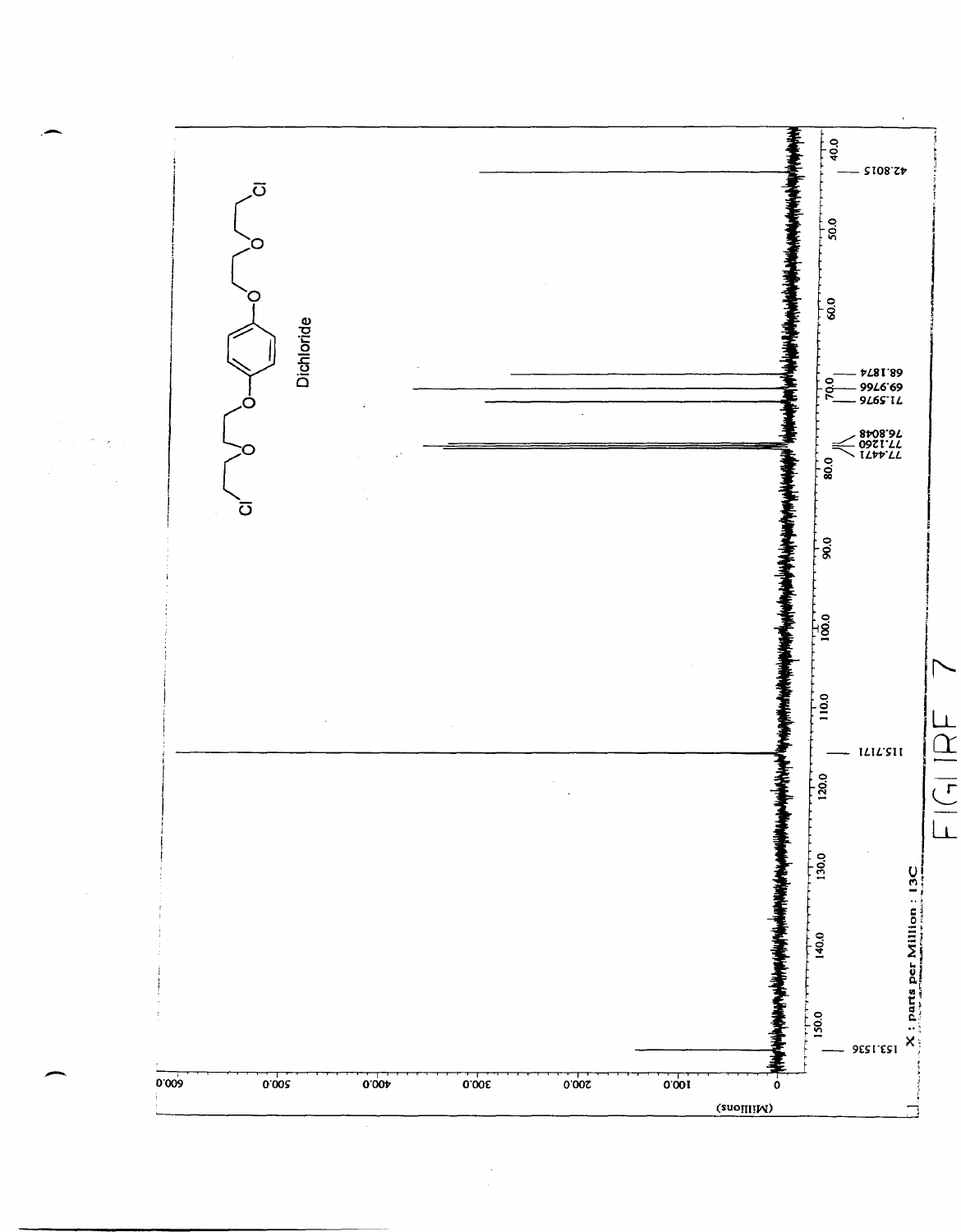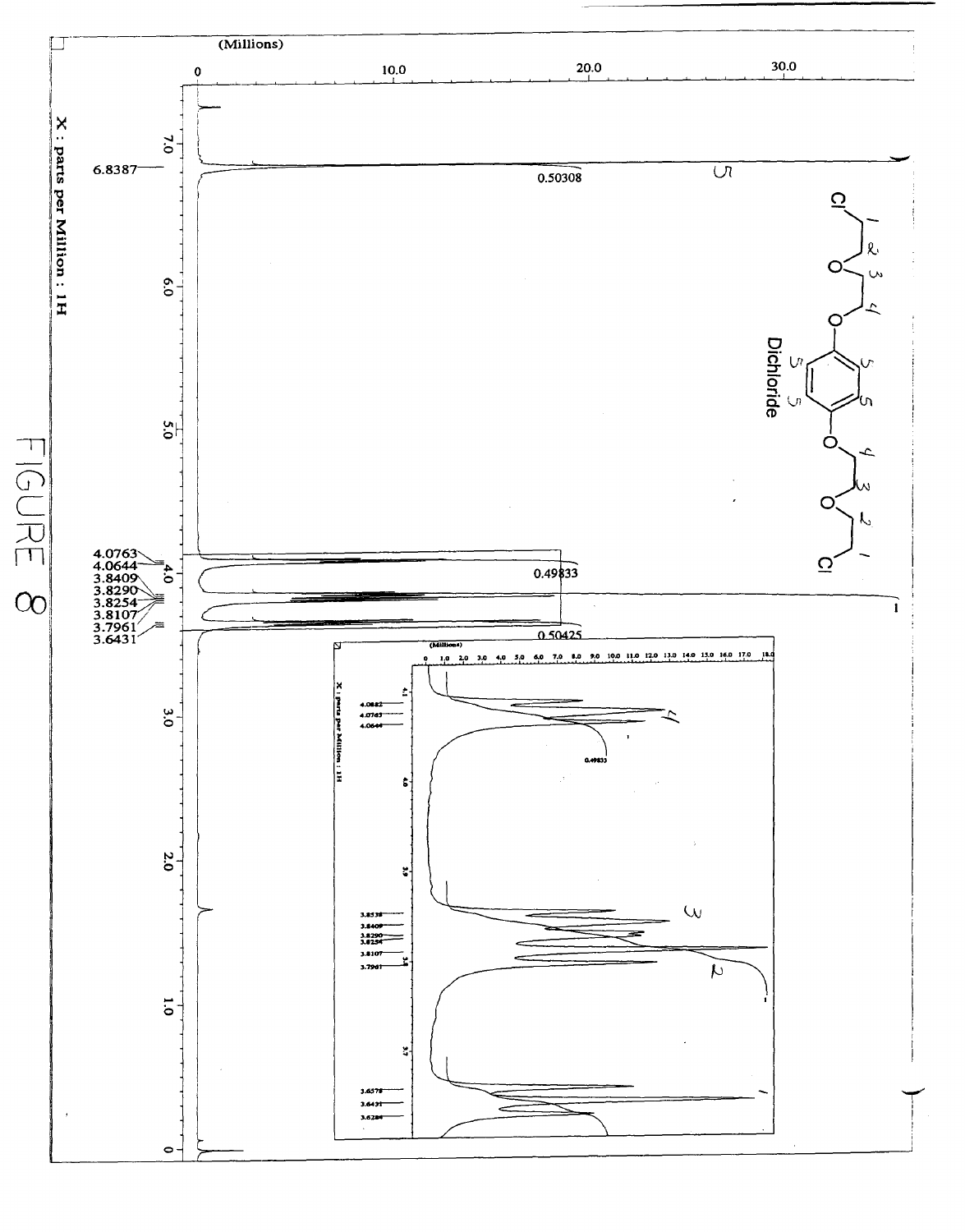

 $\lambda$ 

 $Q\leftarrow 1$ 

FIGURE 9

 $\pi$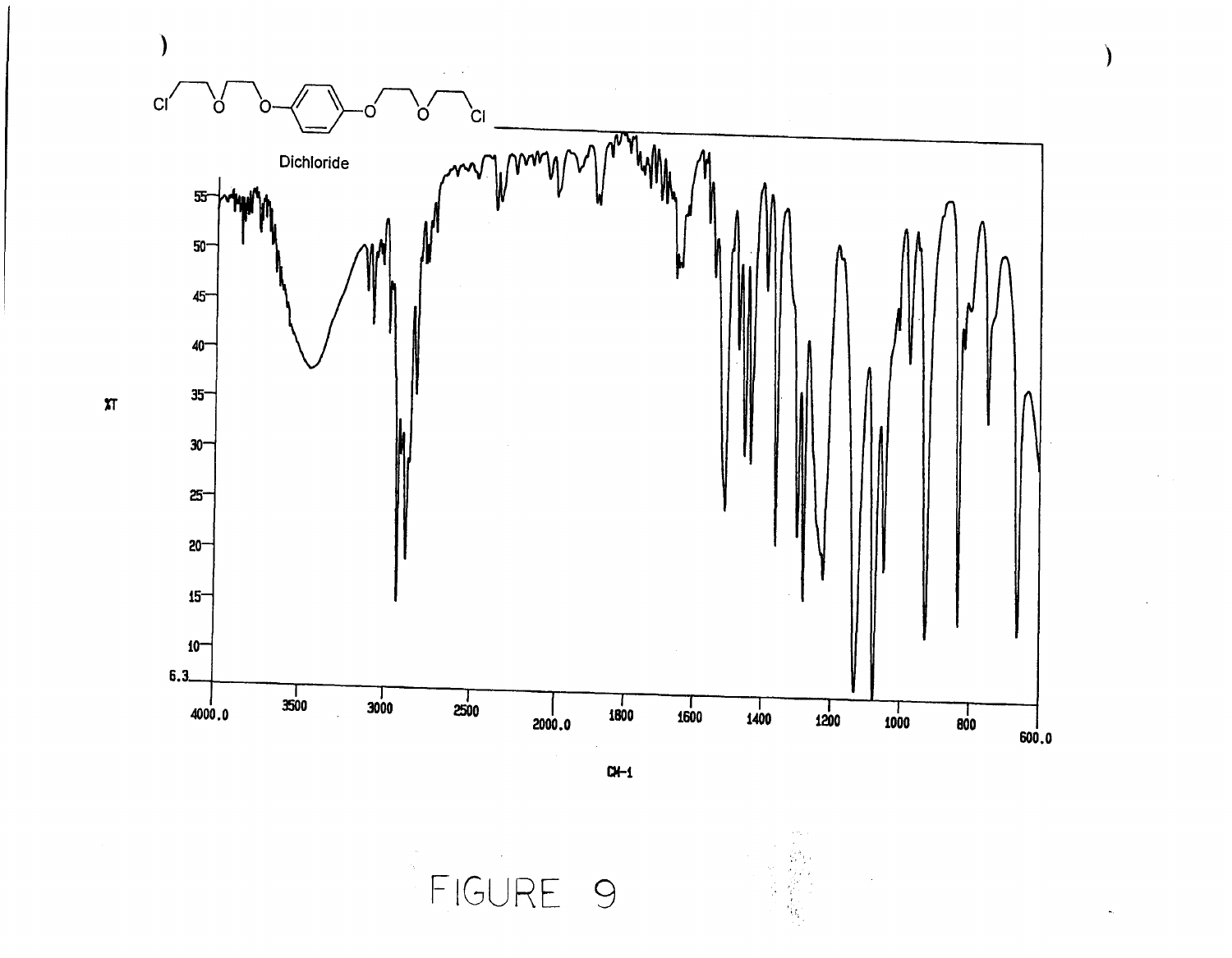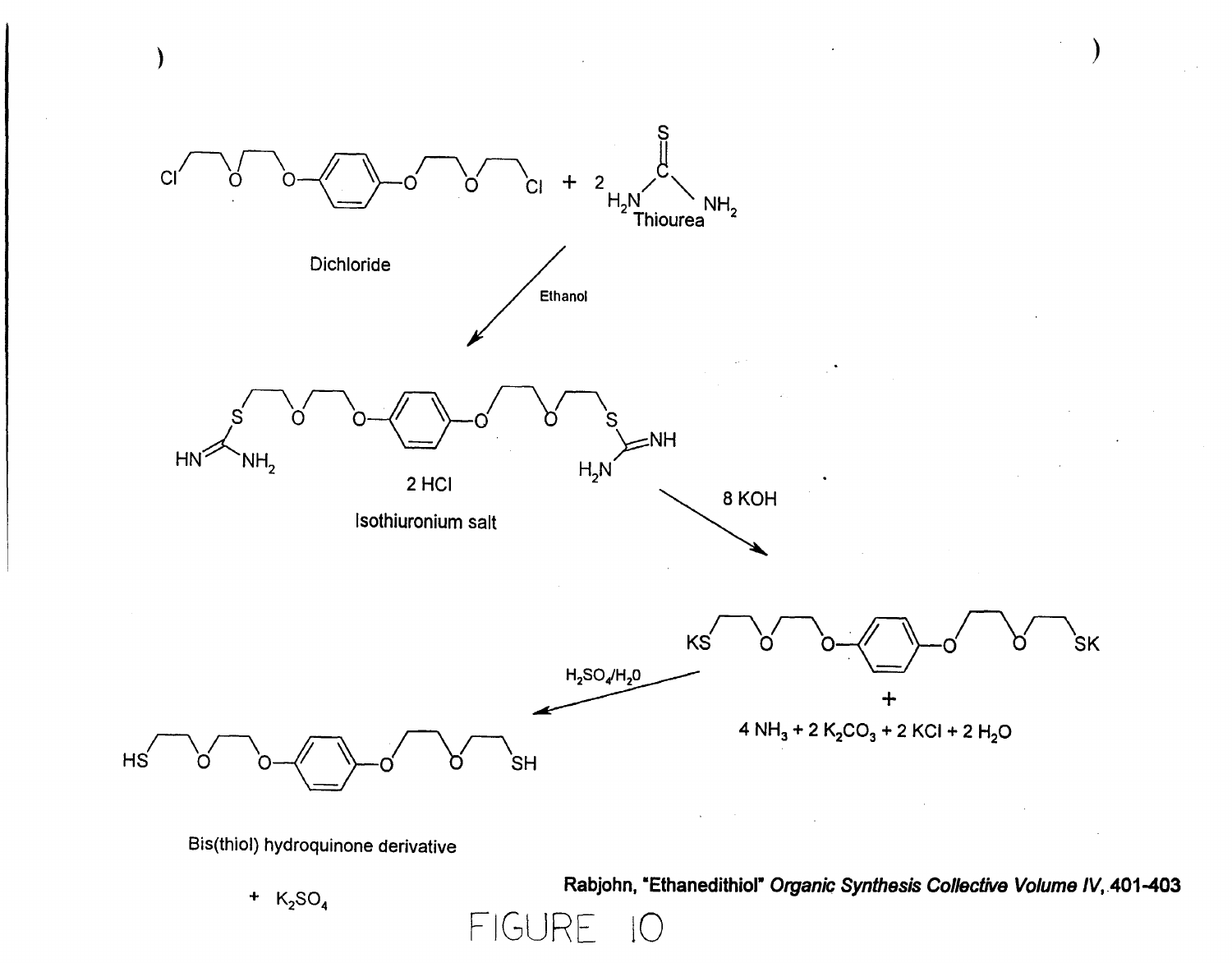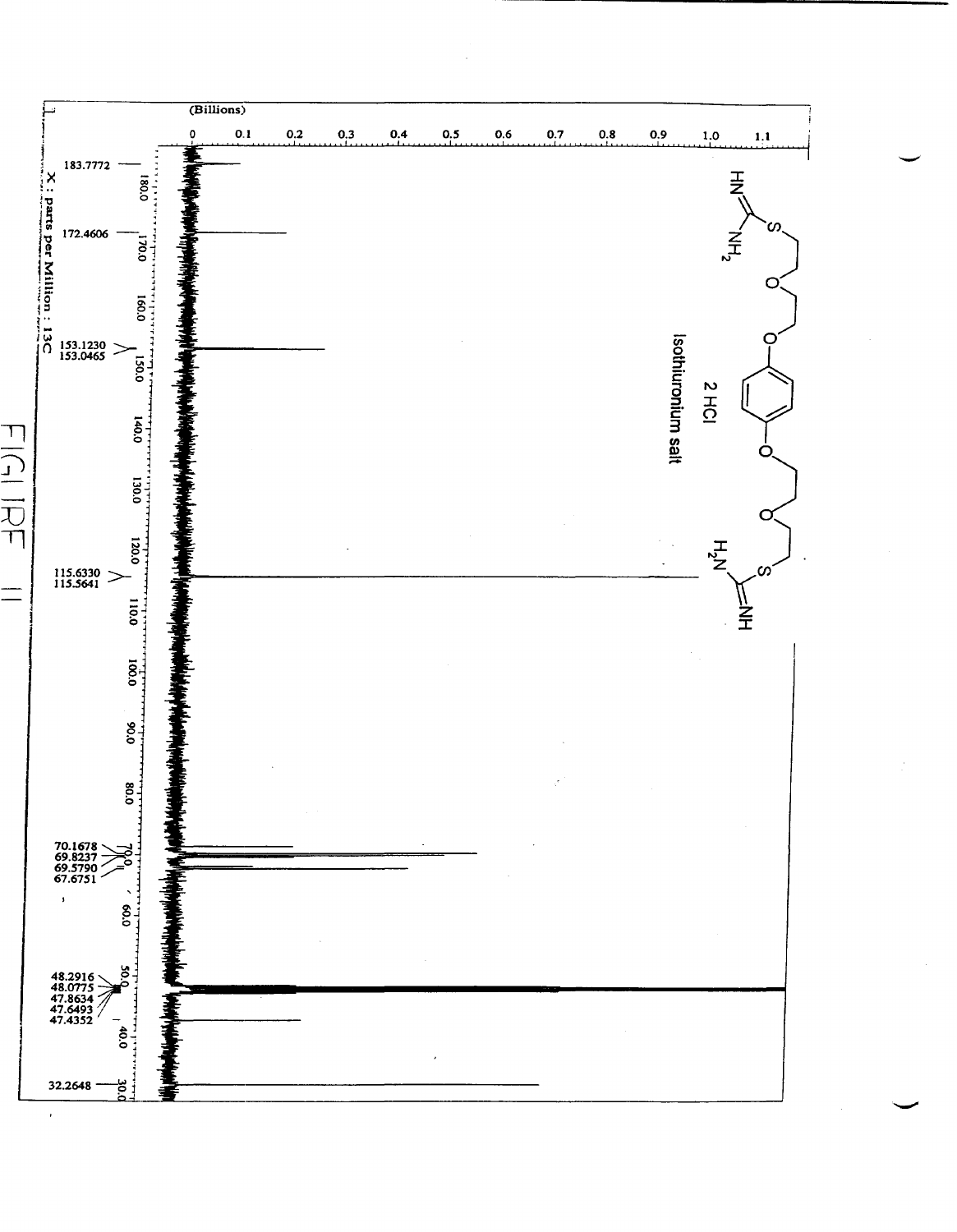### <sup>13</sup>C NMR Spectra

Predicting the spectra chemical shifts from ChemWindows **Erno Pretch, Andras Furst, Martin Badertscher,** Renate Burgin, and Morton Munk, "C13Shift: A Computer Program for the Prediction of 13C-NMR Spectra Based on an Open Set of Additivity Rules" J. Chem. Inf. Conput. Sci. 1992, 32, 291-295.



FIGURE 12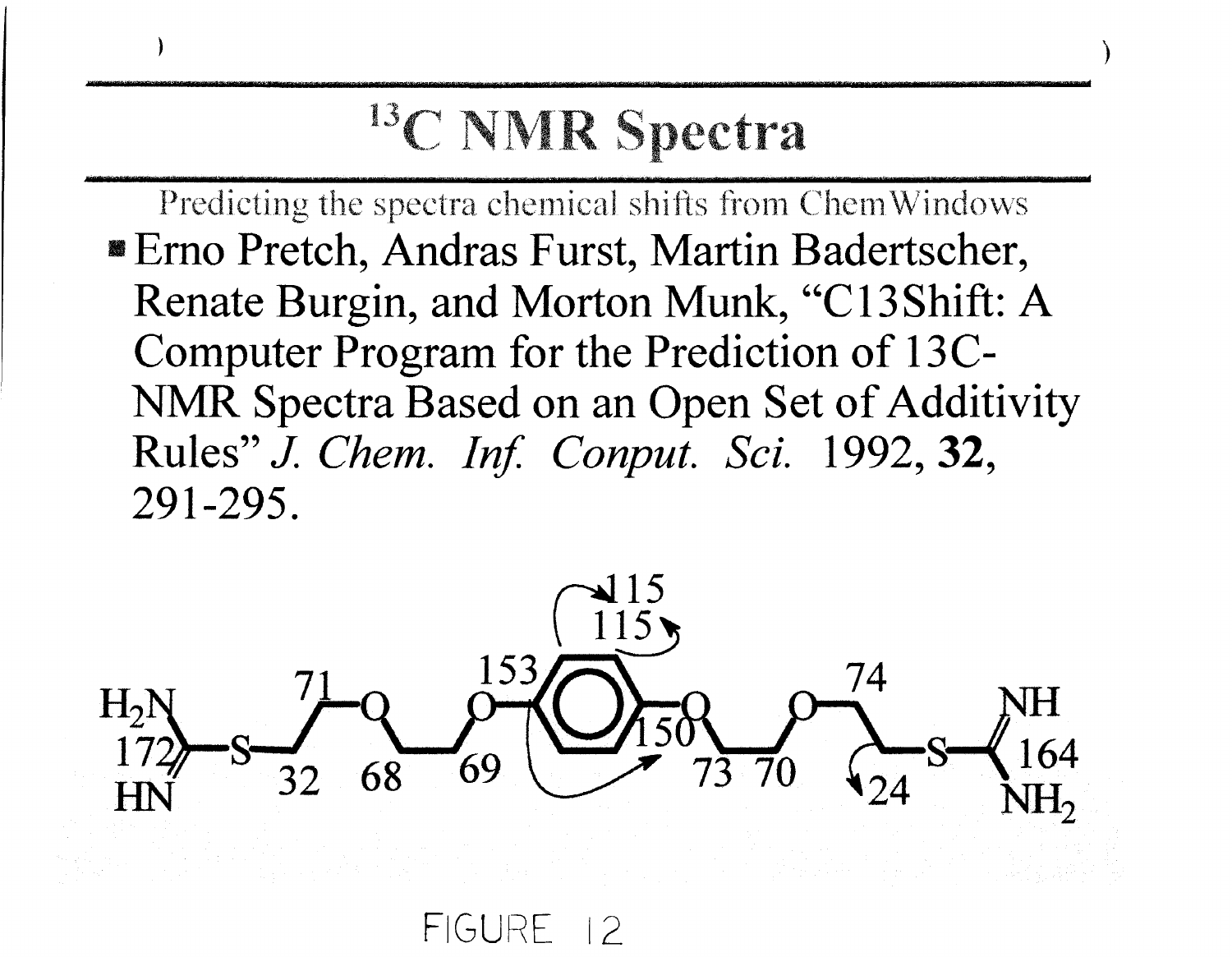

 $\sim$ 

FIGURE 13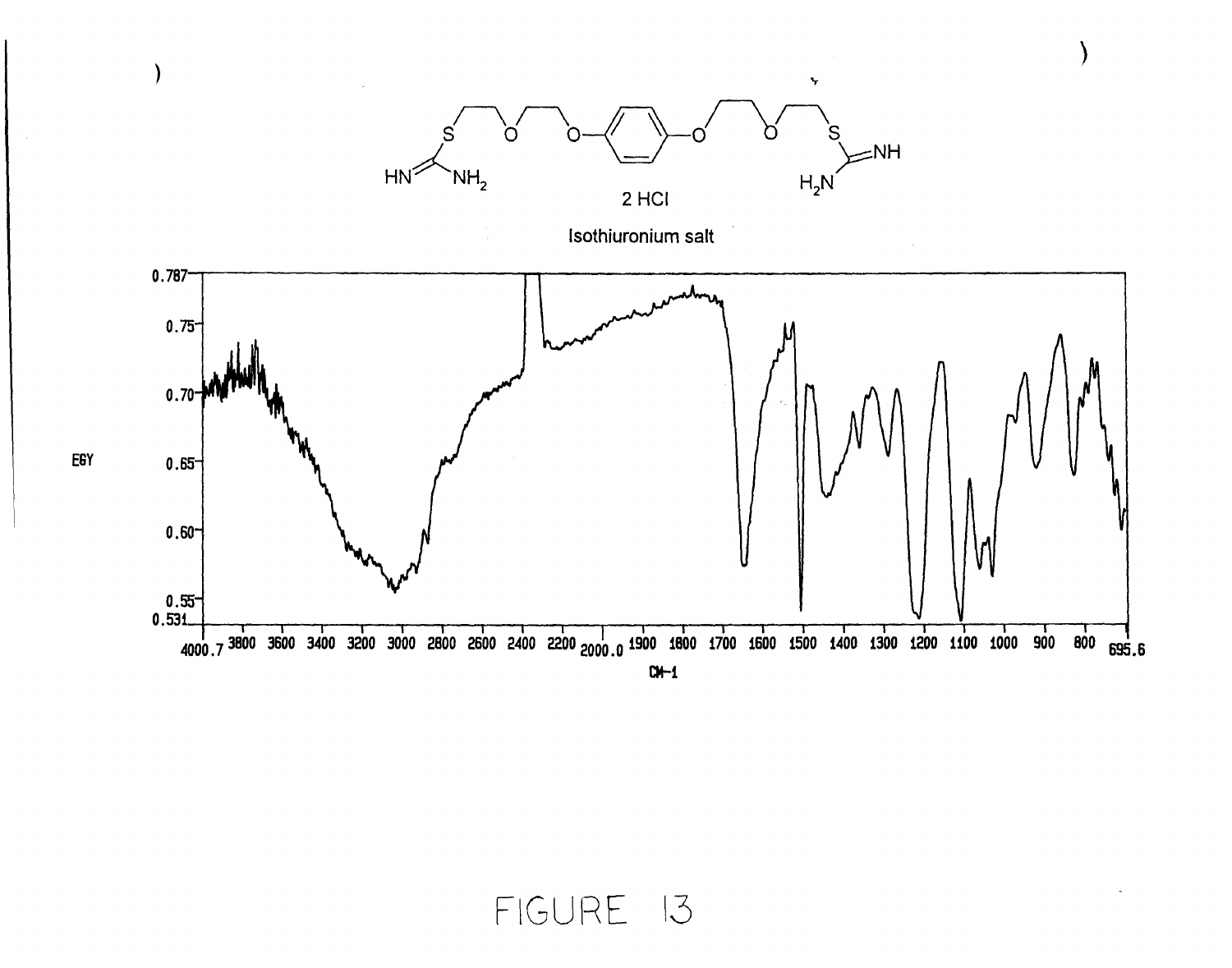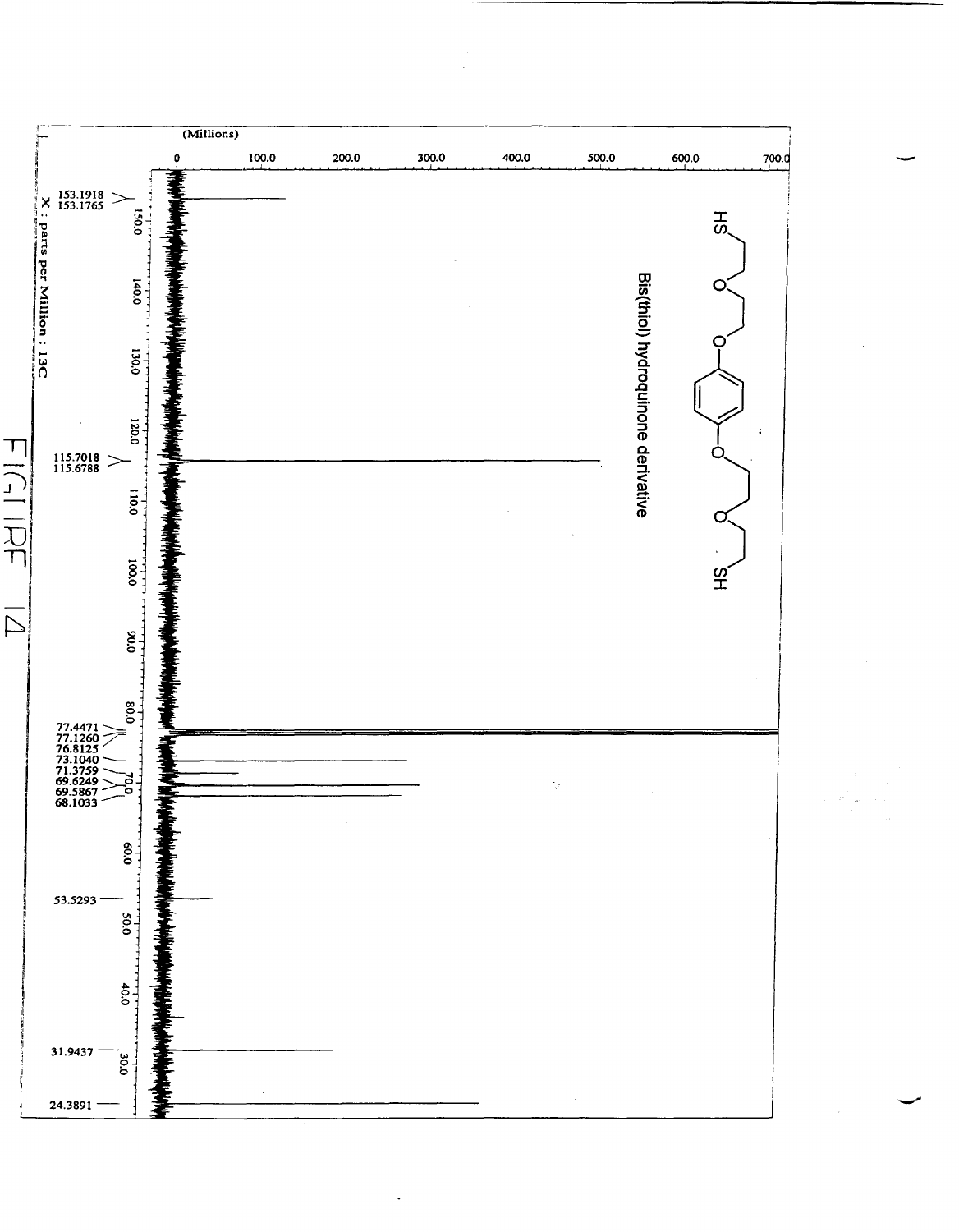### Surface Modifier

Dithiols adhere to gold surfaces on both ends.



Bis(thiol) hydroquinone derivative

FIGURE 15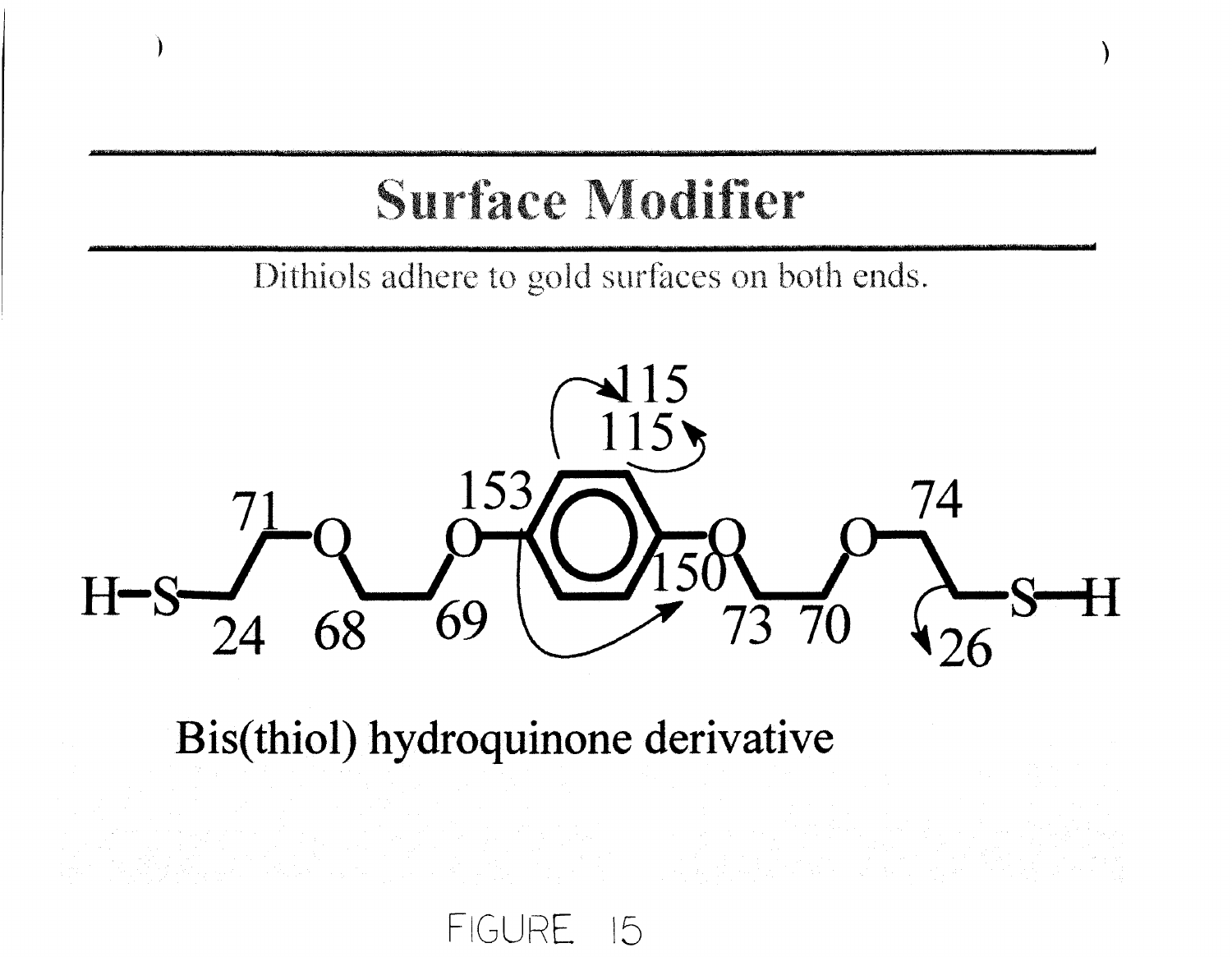

FIGURE I6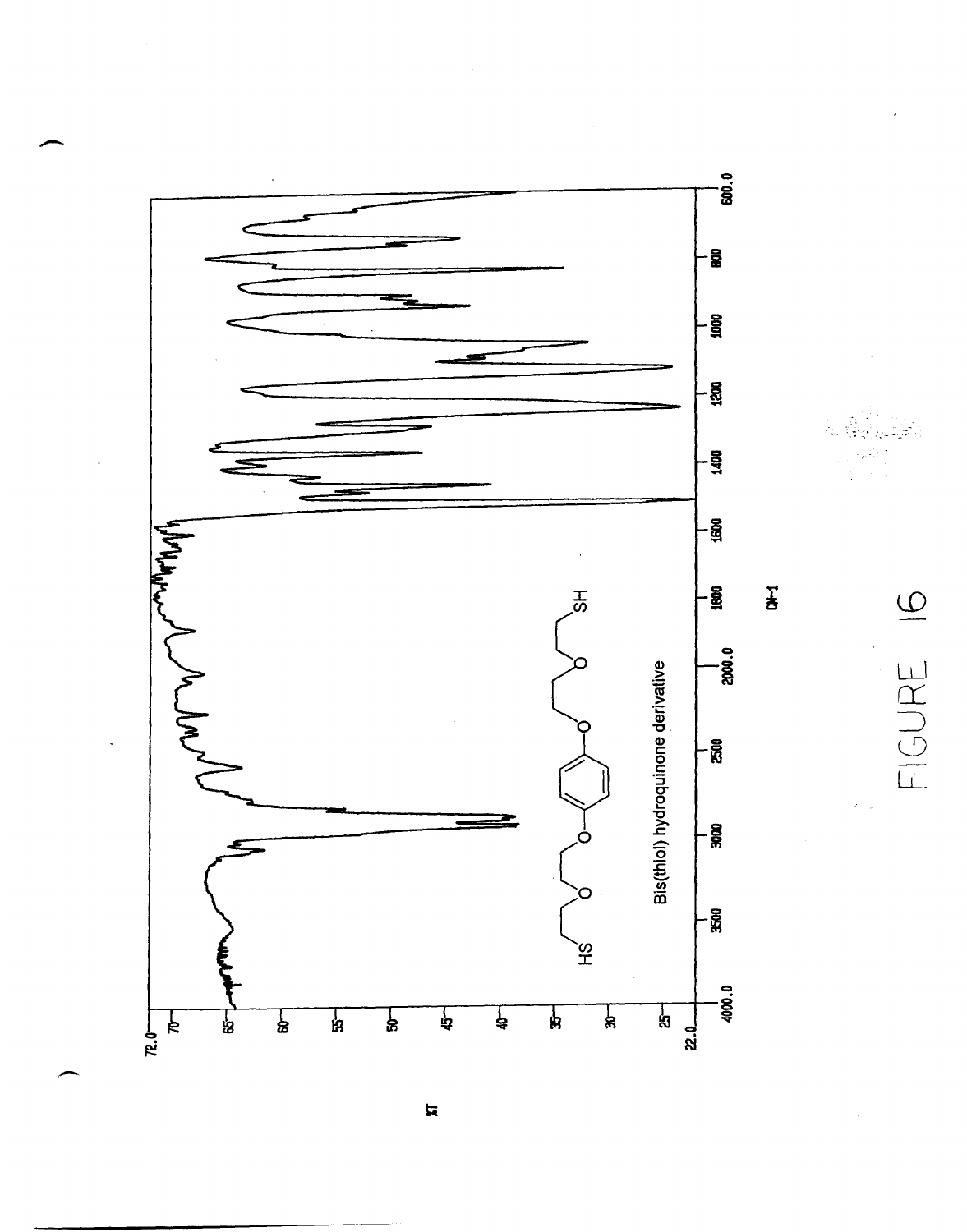### Next.

- **I** Grazing Angle Reflectance Infrared (GAR IR) Spectroscopy of dithiol on gold
- Synthesis of Cyclophane
- Form SAM on gold surface
- GAR IR spectroscopy on monolayer

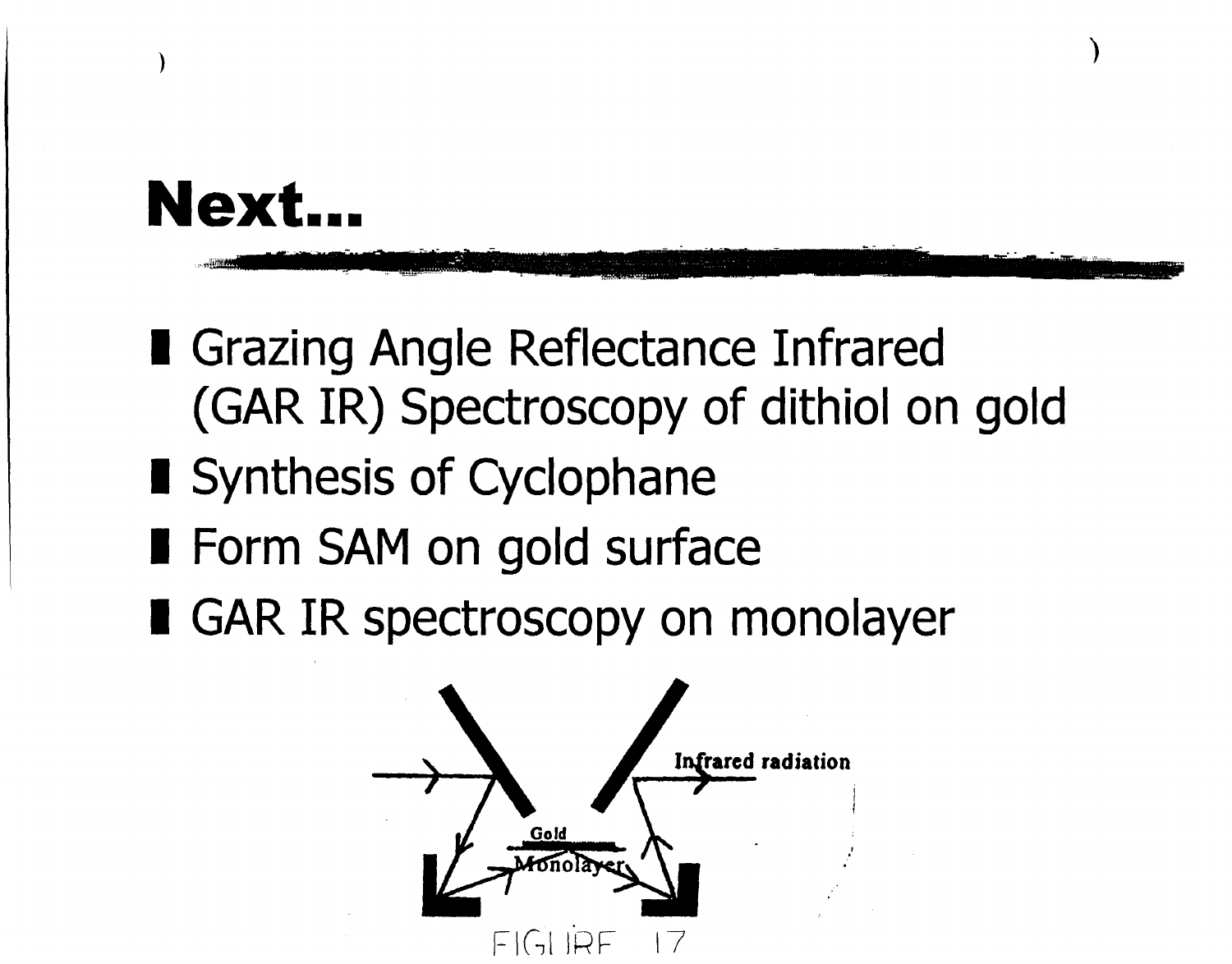### **Acknowledgements**

**Indiana Academy of Science** 

**Ball State University Department of Chemistry** Summer Research Program

n de de la companya de la companya de la companya de la companya de la companya de la companya de la companya

- **Ball State University Undergraduate Fellowship** Program
- **Ball State University Summer Research Grant**
- Dr. Storhoff!!
- Dr. Lang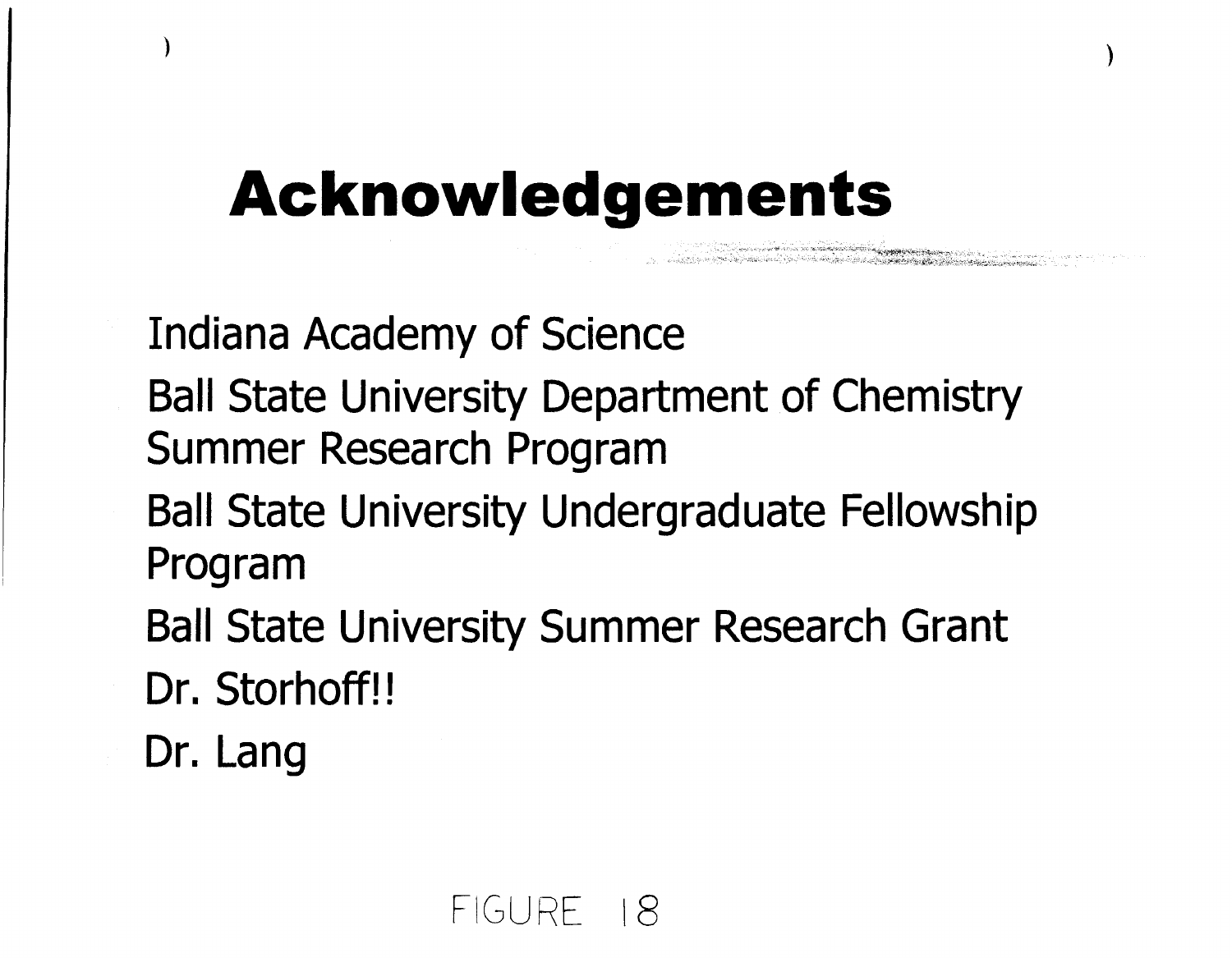#### **Appendix**

--

-

This appendix includes other spectral data obtained, but not used in the presentation. Peak assignments can be found directly on the spectra.

Figure 19 shows the H NMR spectrum of the isothiuronium salt.

Figure 20 show the H NMR spectrum of the bis(thiol)hydroquinone derivative.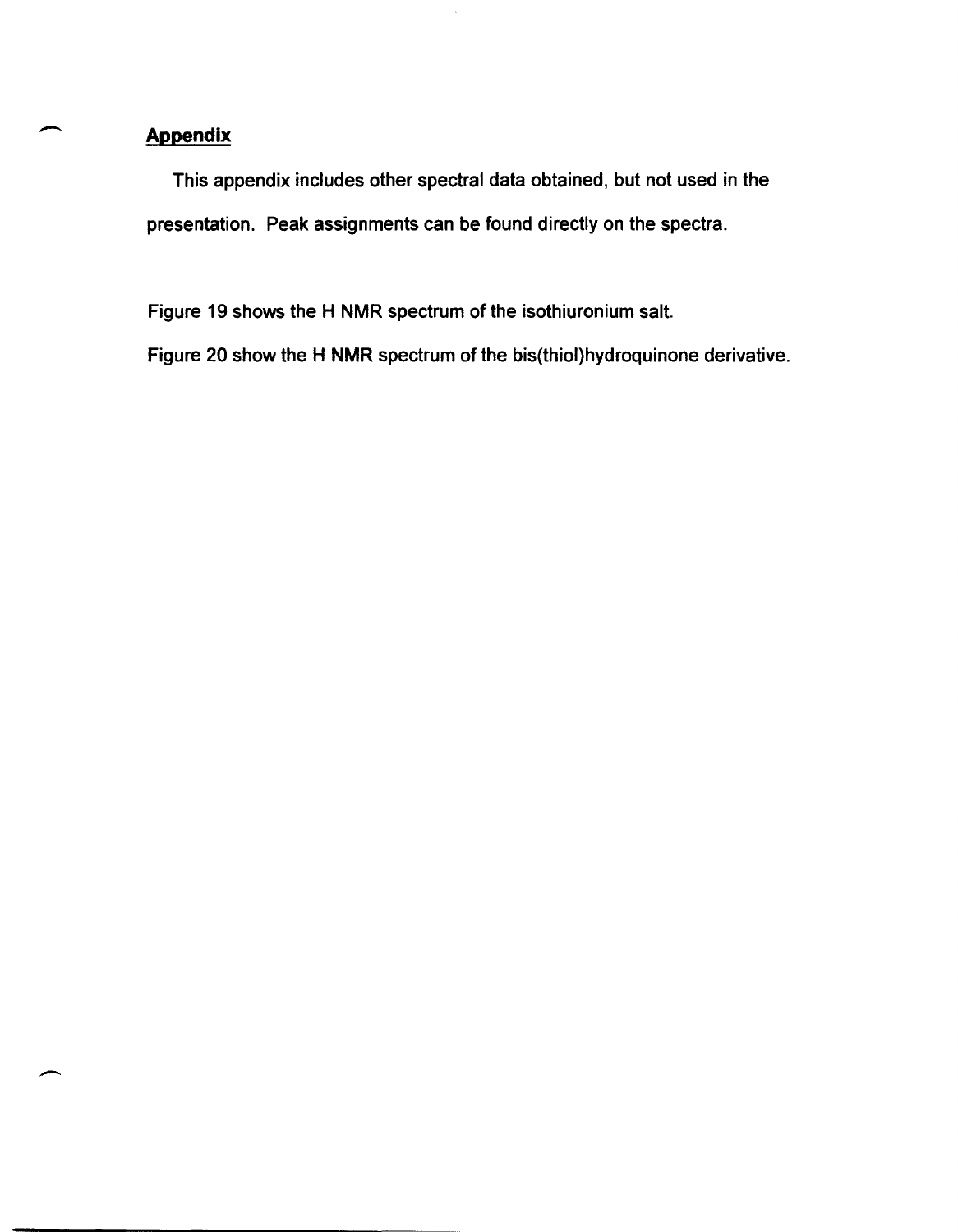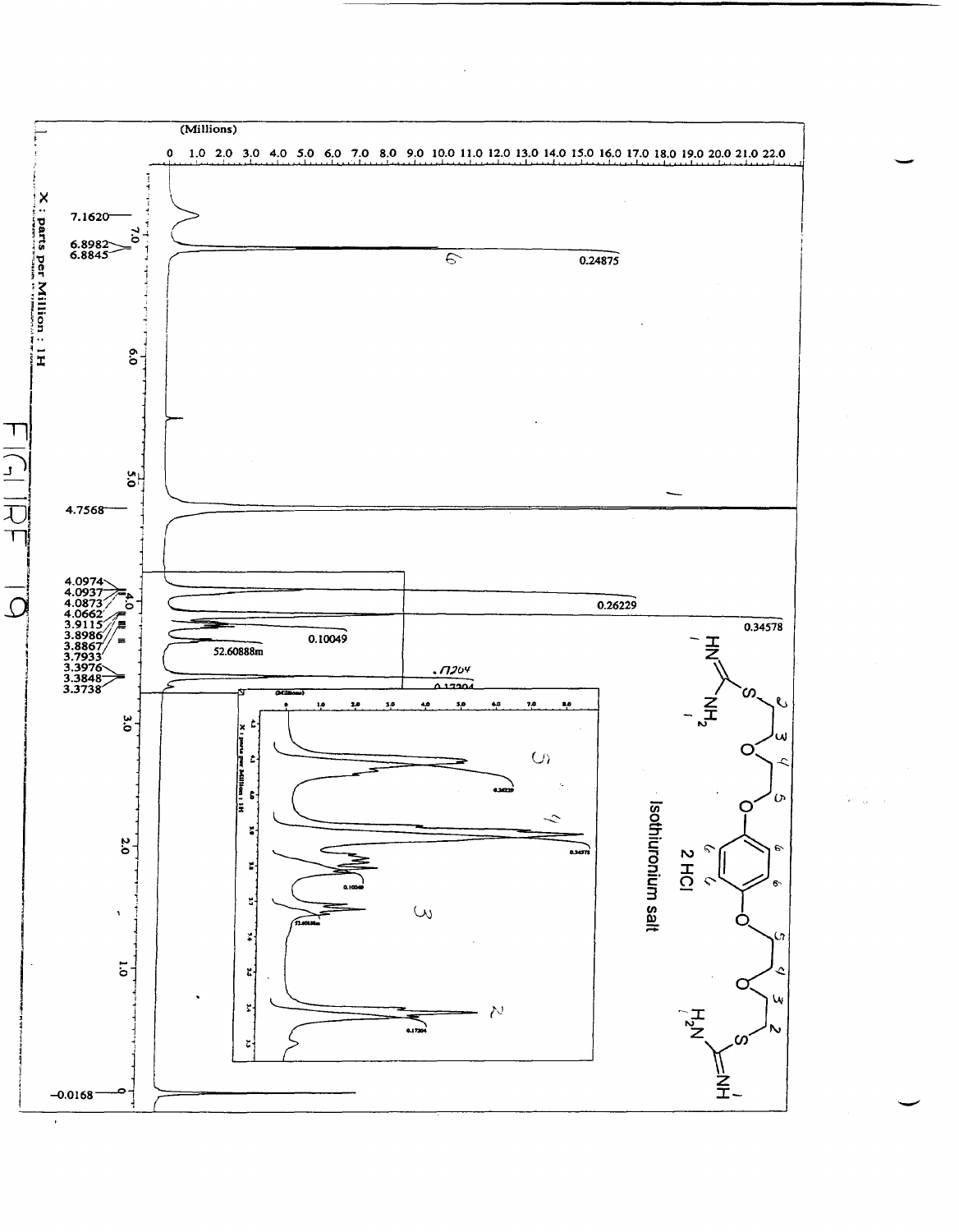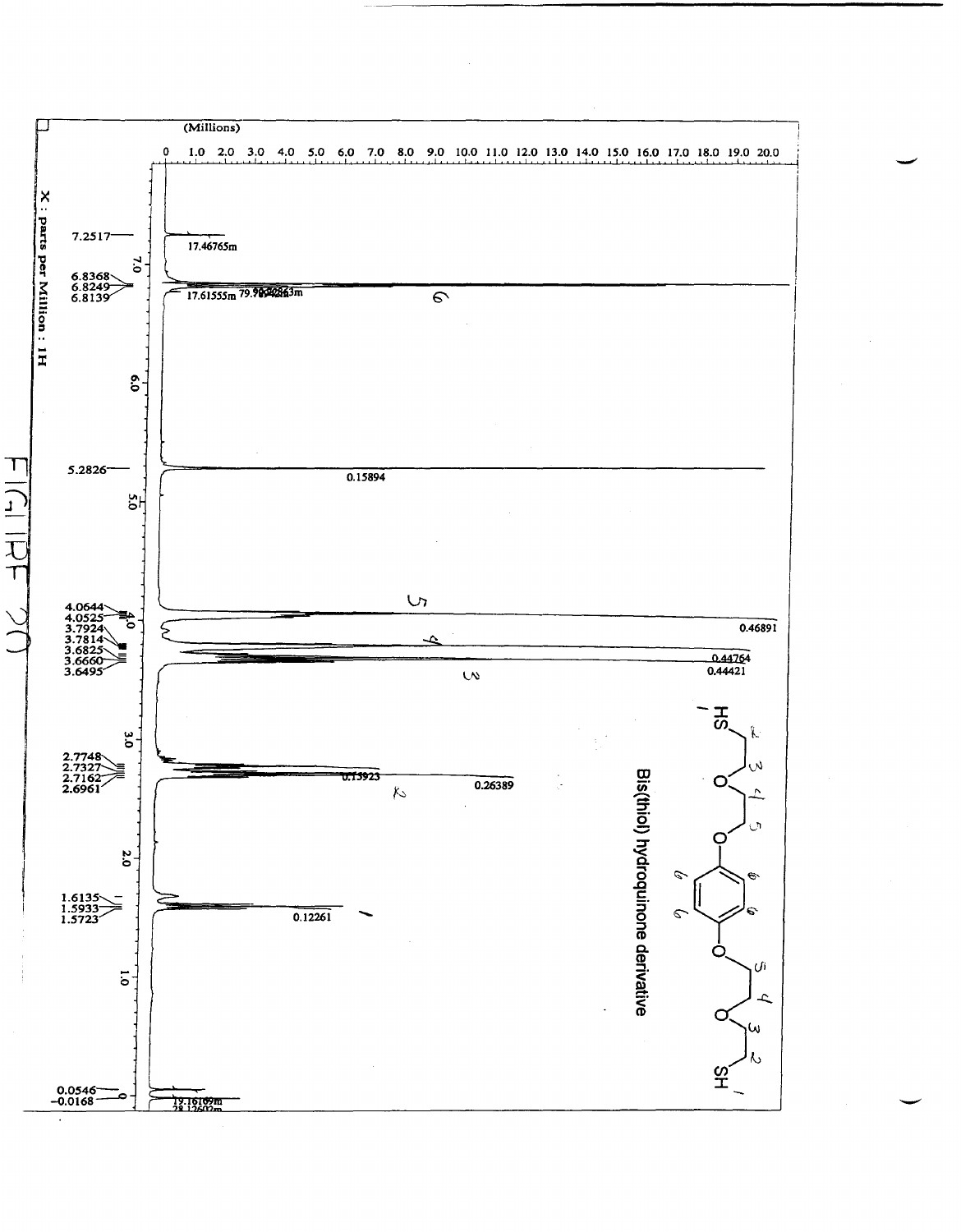#### A Brief Reflection

This presentation was the first professional presentation I have ever given. From the time I began preparing for my presentation, until October 30, 1998 when I gave my presentation, I experienced many things I did not expect.

As I began gathering all the information to use for my presentation, I felt very nervous. I also felt very unprepared, with no idea what to expect. I knew very little about the Indiana Academy of Science; what I did know, was based only on the knowledge of other students.

I had given an informal presentation over the summer for the Chemistry department. This is a requirement of the summer research program. That talk helped me determine what kind of audience I would be addressing in October. It also helped me narrow down the types of information to include in my presentation.

Still feeling unprepared, I had a practice run with Dr. Lang the day before I was to give my talk. She helped make corrections in the language I used as well as other little errors I had made. Dr. Lang also explained to me what I could expect at the Indiana Academy of Science. I felt much more prepared and confident going into my presentation.

Overall, I believe that my presentation went very well. I was only asked a few questions, however, the questions that were asked, I was able to answer easily. I feel that my presentation was very informative to the audience. All of my peers agreed that it went very well.

-